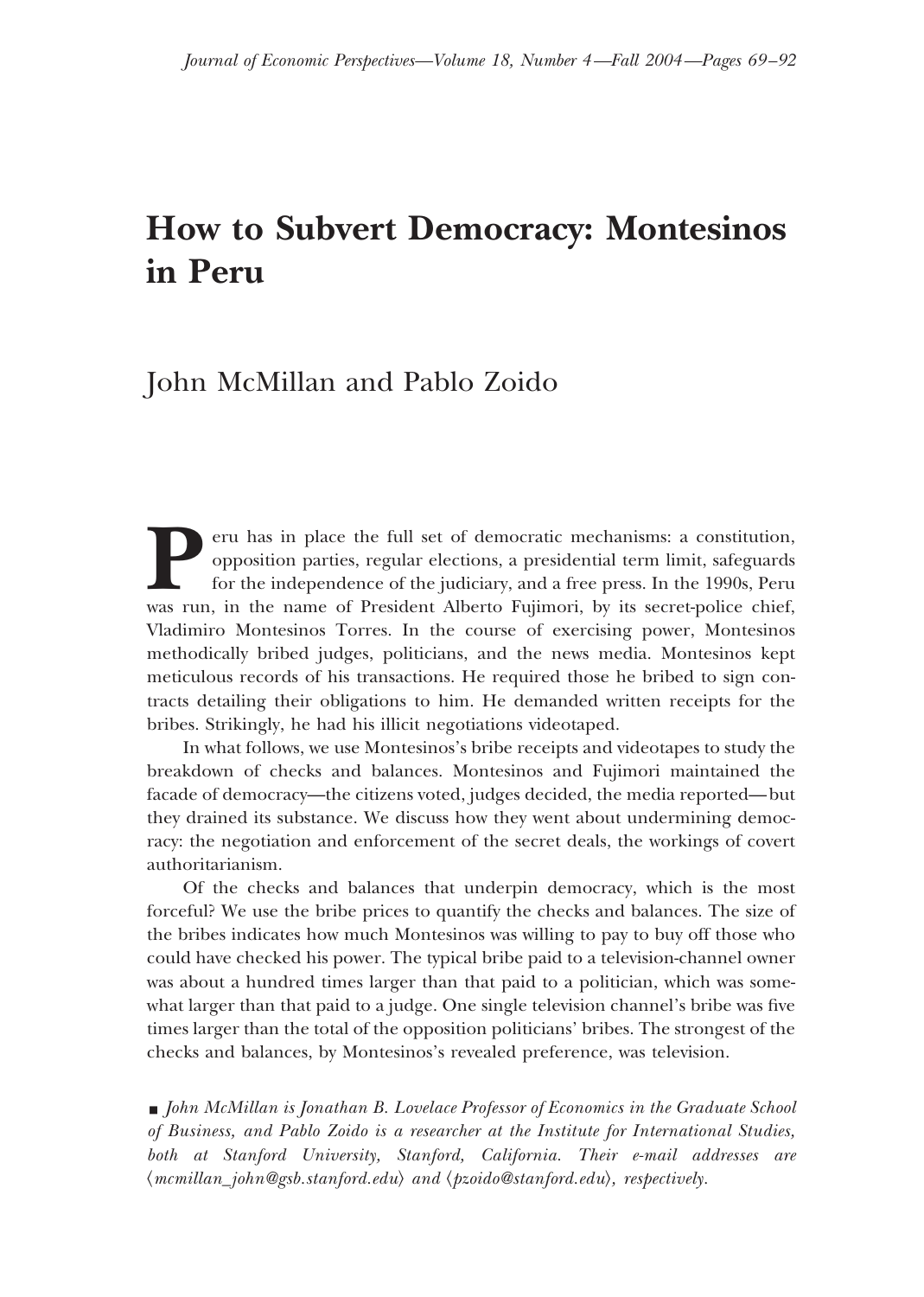"The accumulation of all powers, legislative, executive, and judiciary, in the same hands," said James Madison, "may justly be pronounced the very definition of tyranny" (Hamilton, Madison and Jay, 1788 [1961], p. 301). The Fujimori regime, by stealth, accumulated all of these powers, plus power over the news media. Understanding how democratic institutions can be subverted—where the weak points are and how the parts of the system interact with each other—might be useful in designing governance systems elsewhere that are less corruptible. Montesinos's bribes reveal which of the checks is the hardest to undermine.

### **Lies and Videotape**

In 1990, Alberto Fujimori, a political novice, was elected president of Peru, a country in turmoil. Economic mismanagement had brought hyperinflation and negative growth. An insurgency driven by the Shining Path, a murderous band of Maoist guerillas, would by its end bring 69,000 deaths.<sup>1</sup>

Fujimori appointed Montesinos his advisor and head of the Servicio de Intelligencia Nacional (the national intelligence service, with the apt acronym SIN). Montesinos had had a checkered career. Starting out as an army officer, he had been dishonorably discharged on charges of selling secret documents to the United States; then in the 1980s he had been a lawyer for Colombian drug dealers. He made good use of the connections he had forged in his time in the military, obtaining his influence by serving as a bridge between a weak military and a weak president, says Peruvian political analyst Umberto Jara (2003, p. 38). He was "the nexus capable of uniting two weaknesses: an army that had lost its prestige because of subversion and human rights violations, and a political unknown, absolutely solitary, without a political organization or a social base."

Montesinos used to boast that he could manipulate the president, reportedly describing Fujimori as "completely malleable: he does nothing at all without my knowing it." After the regime fell, Fujimori claimed, implausibly, not to have known what Montesinos had been doing in his name. "He provided me with information, intelligence. Nobody imagined that, behind the scenes, he was working for himself." A secret U.S. intelligence document, since declassified, reveals that, as early as the first year of Fujimori's presidency, retired Peruvian army generals had warned U.S. intelligence officers about what they called the "extraordinary" situation that "the intelligence apparatus is in effect running the state."<sup>2</sup>

The Fujimori government claimed two major early successes: ending the terrorist insurrection and sparking economic growth. The Shining Path leader,

<sup>&</sup>lt;sup>1</sup> According to the 2003 report of the Truth and Reconciliation Commission (Juan Forero, "Peru Report Says 69,000 Died in 20 Years of Rebel War," New York Times, August 29, 2003, p. A3). For an overview of Peru in the 1990s, see McClintock and Vallas (2003).

 $2$  The Montesinos quote is from Bowen and Holligan (2003, p. 127), and the Fujimori quote is from David Pilling, "Peru's Premier Suspect," Financial Times, May 1, 2004. The U.S. intelligence report is at \http://www.gwu.edu/~nsarchiv/NSAEBB/NSAEBB37/01-01.htm).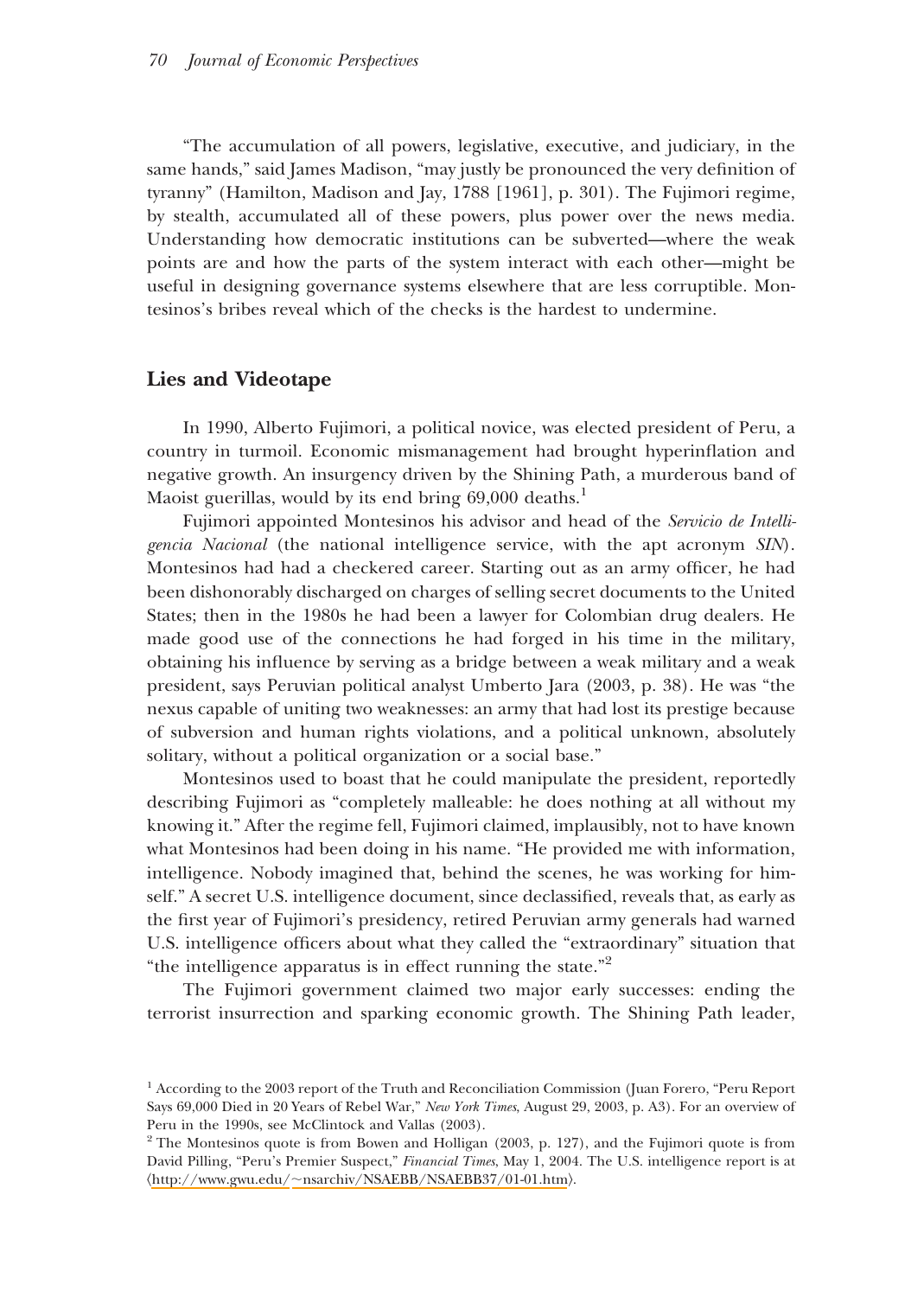Abimael Guzmán, was captured in 1992, and then thousands of his followers. Economic reforms, with deregulation and privatization, brought an influx of foreign investment. An anti-inflation program brought inflation down from over 7,000 percent in 1990 to 10 percent in 1995 (Marcus-Delgado and Tanaka, 2001, p. 76). As a result, whereas from 1981 to 1990 annual growth had averaged  $-1.2$  percent, from 1991 to 2000, it averaged 4 percent.

With its antiterrorist and free-market stances, the Fujimori administration won the support of the United States. The CIA viewed Montesinos as an ally, reportedly paying him millions of dollars between 1990 and 2000 for his help, supposedly, in the war on drugs. The Lima CIA station chief, in a 1998 letter to Montesinos, expressed "admiration" for his "leadership, dedication, and professionalism"despite evidence that he was actually running drugs in collaboration with the Colombian cartels.<sup>3</sup>

"Fujimori was very popular," noted Mario Vargas Llosa, the novelist who had been the losing candidate for president in 1990. "Though dirty things were going on-torture, killings and corruption-his image was of a strongman who would defend people against the terrorists."<sup>4</sup> In 1992, Fujimori mounted a coup against his own government (*autogolpe*). After closing the Congress and suspending the constitution, he decreed laws specifying harsh sentences for terrorists, trying some of them in secret courts with the judges hooded to protect them from reprisals. Democracy returned, at least superficially, with an election in 1995, which Fujimori won. In May 2000, Fujimori won re-election to a third term. In order to run, he had to persuade the Congress to override the term limit specified in the constitution. The election was widely regarded as rigged.

Just three and a half months later, the government fell. The end came when one of Montesinos's videotapes was broadcast on television. Montesinos was seen paying opposition congressman Alberto Kouri US\$15,000 to switch sides and support the president. Other videotapes subsequently were broadcast, becoming Peru's own distinctive form of reality television. The tapes, which came to be called the *vladivideos*, revealed the breadth of Vladimiro Montesinos's reach. They showed him, for example, offering Alipio Montes de Oca, a Supreme Court Justice, the presidency of the National Elections Board plus an extra US\$10,000 monthly salary, medical care and personal security; bribing Ernesto Gamarra, a member of a congressional committee investigating Montesinos's sources of money, to direct the investigation away from Montesinos; and assuring the owner of Lucchetti, a Chilean pasta company, of a favorable judgment in a legal dispute over the construction of a factory.

Fujimori fled to Japan, from where he resigned the presidency by fax. He was

 $3$  The letter is quoted in Bowen and Holligan (2003, p. 198). On the SIN-CIA connection, see Mc-Clintock and Vallas (2003, pp. 57, 120); Karen DeYoung, "The Doctor' Divided U.S. Officials," Washington Post, September 22, 2000, p. A1; Kevin G. Hall, "CIA Paid Millions to Montesinos," Miami Herald, August 31, 2001; Angel Paez, "CIA Gave at Least \$10 Million to Peru's Ex-Spymaster Montesinos," Center for Public Integrity,  $\langle$ http://www.publici.org/dtaweb/report.asp?ReportID=118&L1=10&L2=  $70&L3=15&L4=0&L5=0&State =&Year=2001$ .

<sup>&</sup>lt;sup>4</sup> Maya Jaggi, "Fiction and Hyper-Reality," Guardian, March 16, 2002.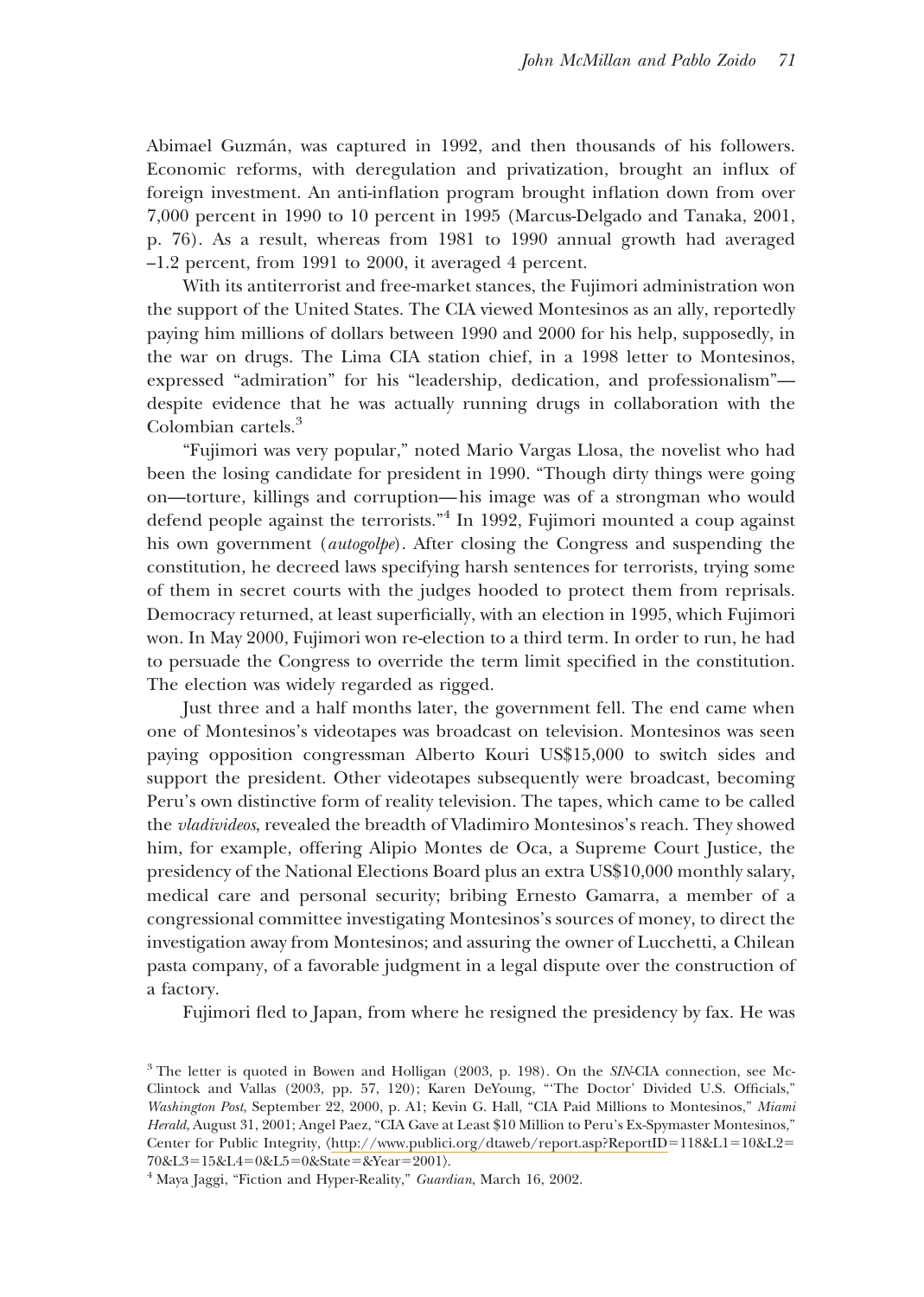indicted on charges not only of corruption but also murder, kidnapping and narcotics trafficking, though Japan, having granted him asylum, rejected Peru's extradition requests. Montesinos was arrested in Venezuela and returned to Peru, where he was tried and found guilty of "usurpation of authority" during his government service, and faced more than 50 additional charges, including influencing judges, overseeing Peru's drugs trade and running death squads. Some 1,600 Peruvians faced criminal charges from having been in the Montesinos network.

### **Documenting Corruption**

Montesinos time and again proclaimed himself a patriot. The videos show him declaring he was driven to "bring peace back to the country" by ending terrorism and drug trafficking. "Here we work for the national interest," he told a television executive. "I get nothing out of this; on the contrary, only hate, passions, intrigues, and resentment. I do it because of my vocation of service to the nation."<sup>5</sup> After he was arrested, Peruvian investigators traced over US\$200 million in his overseas bank accounts. His patriotism, evidently, did not preclude enrichment.

The Lima prosecutor's office now estimates that the Fujimori government appropriated about US\$600 million from Peru. That sum places Fujimori sixth in a rogues' gallery of head-of-state embezzlers, behind Indonesia's Suharto, the Philippines' Marcos, Zaire's Mobutu, Nigeria's Abacha and Serbia's Milosovic (Transparency International, 2004, p. 13). Our focus is not on the corrupt money raising, however, but the reverse, Montesinos as corrupter. Montesinos exploited the avarice of others to evade democratic constraints. Bribery was a means of control, a method for exercising power.

While it may seem peculiar that Montesinos videotaped his bribery, there is logic to it. The tapes were his proof of the others' complicity. He made sure the videos recorded the bribe takers accepting his cash, as shown in Figure 1. One video shows him pulling wads of bills from a plastic bag and putting them into a briefcase. Another shows him counting the money: "And now comes the good stuff. One, two, three, four, five, six." His counterpart said, "Here there is a million. Better this other little briefcase, no?" He replied, "Which one? No, no, this one is great because you can close it.... You can keep it as a gift. Look: one, two, three, four, five, six, seven, eight, nine, ten, a million. One, two, three, four, five, six, seven, eight, nine, ten, two million." Montesinos told some people he was taping their meetings. On one occasion he said, "It is already filmed." On another, his interlocutor asked, "Do you have that recorded?" and he responded in the affirmative.<sup>6</sup> The tapes gave him a threat he could use against anyone who might turn against

 $5$  Videos 1347-48, February 26, 1999 (Jochamowitz, 2002, p. 45).

 $6$  The quotes are from Video 1349-50, February 26, 1999; Video 1780, undated (also in Jochamowitz, 2002, pp. 13, 24); Video 866, January 15, 1998 (Jochamowitz, 2002, p. 46); and Video 1312, January 12, 1998.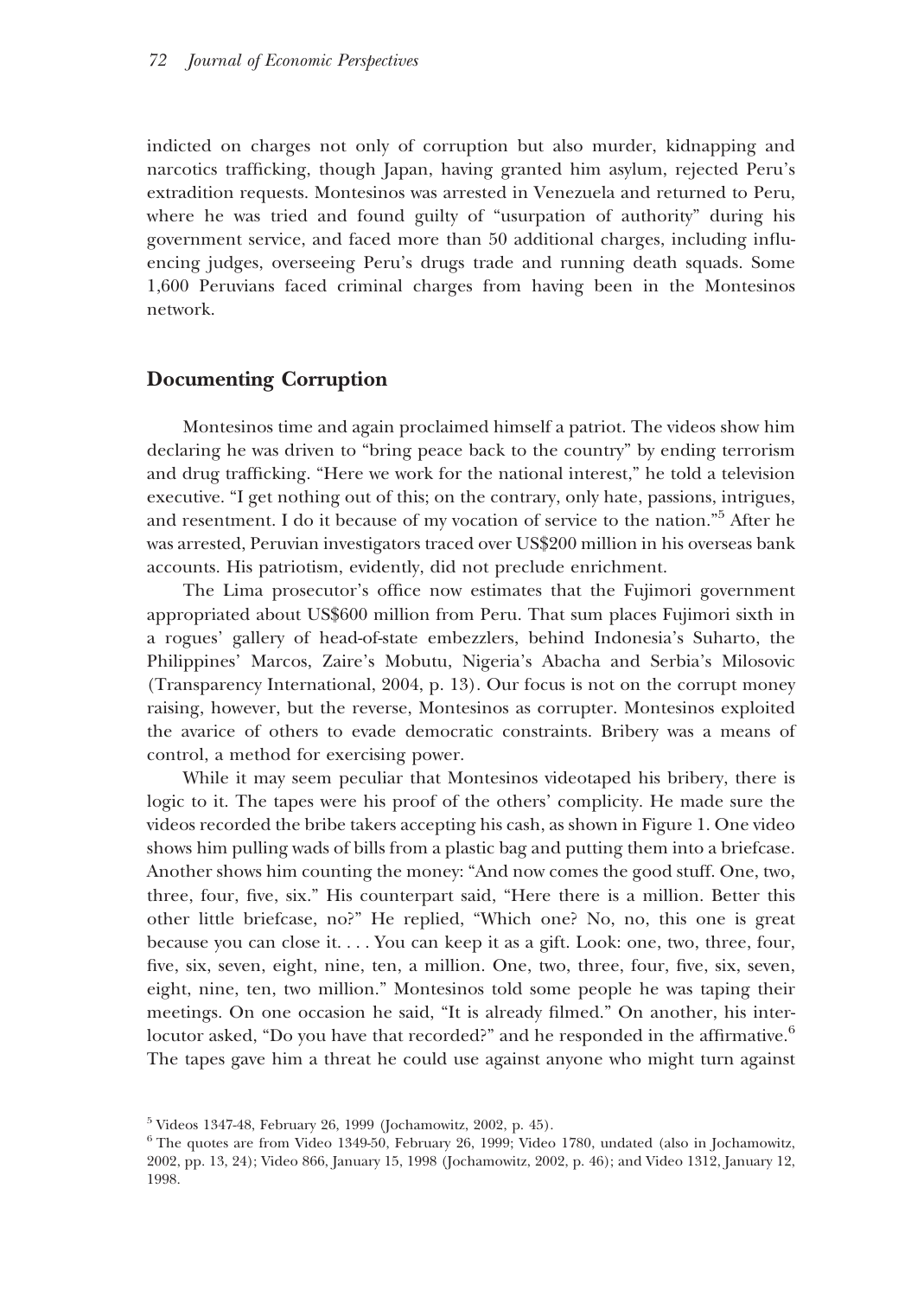### Figure 1 **Counting Out a Bribe**



Montesinos counting out US\$1.5 million for José Francisco Crousillat, the vice president of América Televisión, Channel 4 (from a vladivideo). Source: Peruvian Congress, El Heraldo, Photo Archive.

him, though he could use this threat only if all collapsed. Also, the tapes gave him the power to destroy the president, so Fujimori could not fire him.

An additional, more mundane reason for taping the meetings, probably, was recordkeeping. Dealing with more than 1,600 people, Montesinos needed ways of keeping track of who had been paid and what actions had been promised. Bribe receipts, secret contracts and audiotapes served as records in addition to the videotapes.

Our data consist of a price list: the amounts Montesinos paid to bribe judges, politicians and the news media. It is rare to get data on bribery. We were able to collect the data thanks to Montesinos's documentation. Transcripts of some of the videotapes and audiotapes, covering 66 of Montesinos's meetings, are on the Congress's website.<sup>7</sup> From a Peruvian journalist we obtained some of Montesinos's bribe receipts, such as those in Figure 2. The political and judicial processes against Montesinos and Fujimori have yielded further data. Congress formed several investigative commissions, which held open hearings and produced extensive reports. Montesinos himself participated in some of these hearings. The prosecutors induced some Montesinos subordinates to betray their former boss in exchange for reduced sentences, and their revelations are in the congressional reports. Also, some close collaborators of Montesinos and Fujimori have published their own accounts of their experiences (Bresani, 2003; Bustamante, 2003). Since data coming from the participants' testimony are open to question, wherever possible we used multiple sources for such data. Investigative journalists have uncovered a great deal of information, presented in richly detailed articles in

<sup>&</sup>lt;sup>7</sup> Congress website: (http://200.37.159.14/SICR/diariodebates/audiovideos.NSF/indice).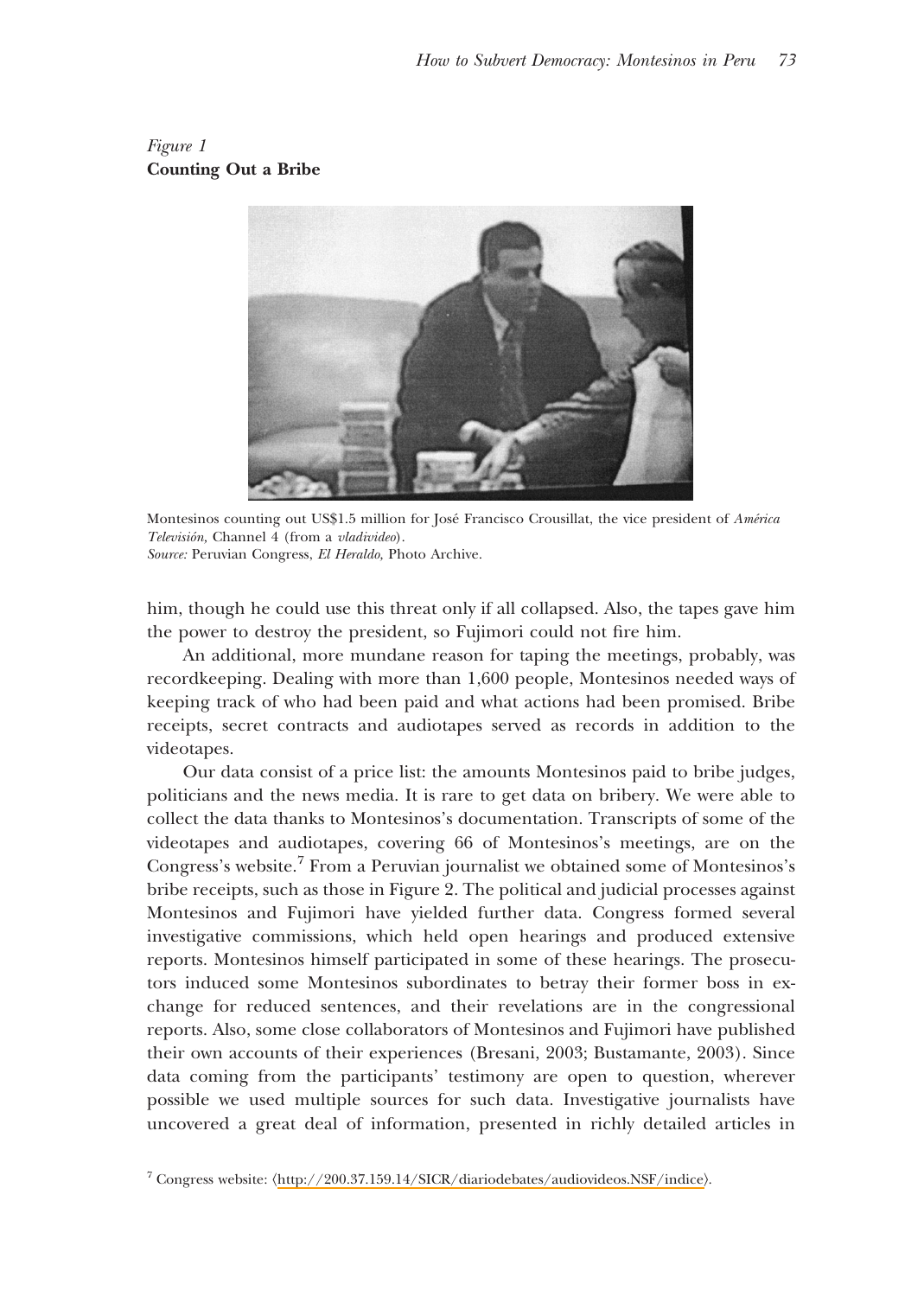



Typical receipts demanded by Montesinos. Left: a Supreme Court justice acknowledges being paid US\$10,000. Right: a member of the National Electoral Board acknowledges being paid US\$15,000.

newspapers like La República, magazines like Caretas, and in books such as Bowen and Holligan (2003). As a check on the published sources, we interviewed some Fujimori-era officials, a former SIN agent, a member of Congress, some Peruvian journalists and academics, and the two chief prosecutors at the trials of Montesinos and his cronies. Our information, then, comes from a range of sources: congressional reports, insiders' testimony, journalists' writings, our interviews, bribe receipts and the *vladivideos* themselves.

How many *vladivideos* were made remains a mystery. Initial reports suggested there were about 2,000. From jail, Montesinos claimed, probably untruthfully, to have more than 30,000. Many Peruvians believe that when Fujimori fled he took several hundred. A room in Peru's Congress houses more than 1,600, only a fraction of which have been made public. It is impossible to obtain a complete picture of what went on inside the SIN, but much has emerged as more videos have become available and the judicial process has advanced.

Our data cover events in the final three years of the Fujimori regime, 1998 to 2000, when Montesinos's main goal was to get Fujimori reelected for a third term.

### **Doing Secret Deals**

Montesinos ran a massive covert operation. Thousands of transactions had to be carried out in secrecy. How did he manage such a complex organization? "The addiction to information is like the addiction to drugs," Montesinos declared. "We live on information. I need information." He needed it to identify opportunities and to ensure deals were kept. He tapped the telephones of both enemies and allies. On a wall of his SIN office, 25 television screens showed scenes beamed live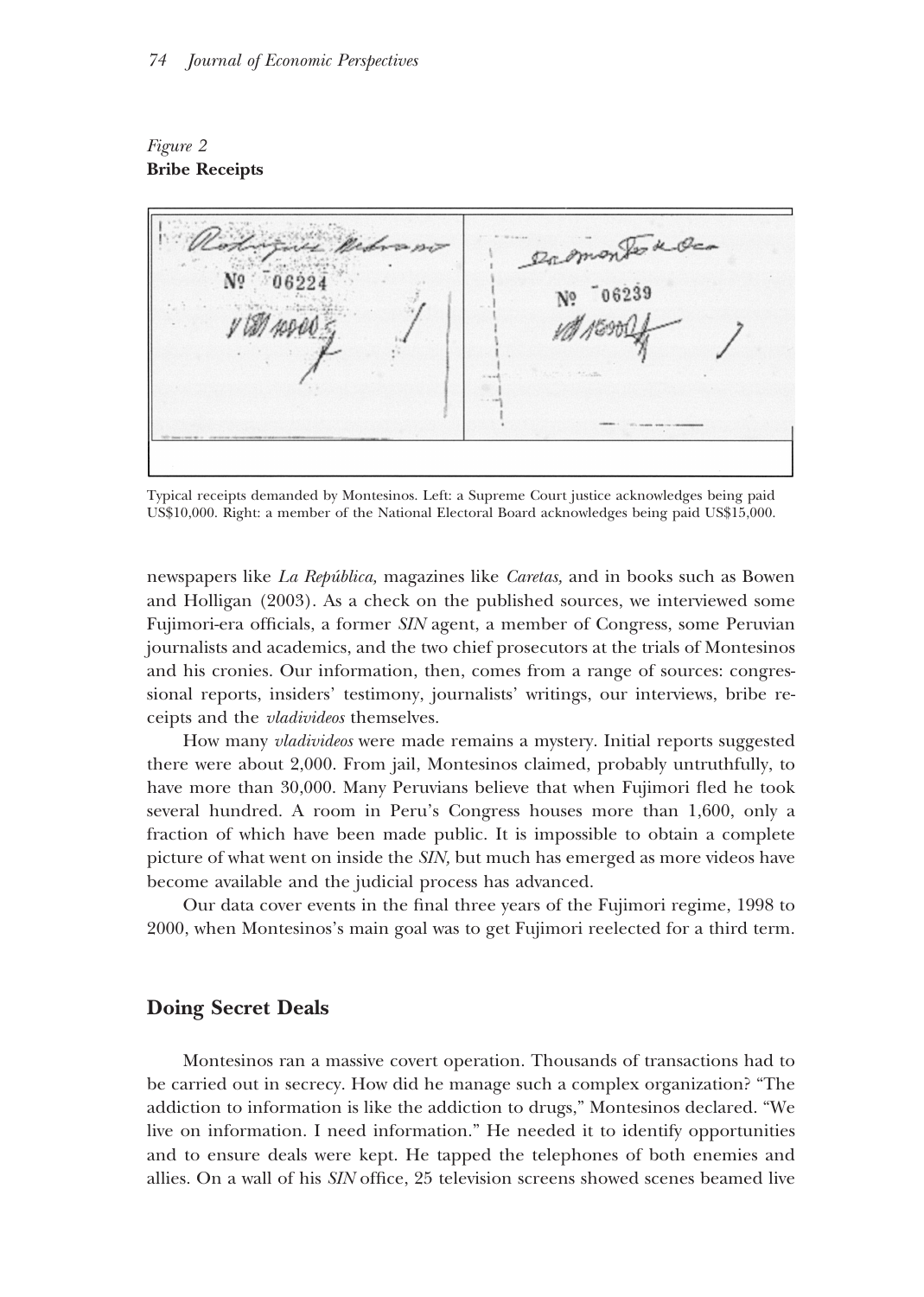from hidden cameras in the presidential palace, the Congress, the courts, downtown Lima and the airport.<sup>8</sup>

Although Montesinos sometimes required those he bribed to sign a contract having the form of a legal document, as we will discuss, his contracting was probably not enforceable by the courts. Peru's civil code decrees invalid any contract that goes against laws that support the public interest, and bribery is presumably against the public interest. Moreover, Peru's criminal code bars asociación ilícita para delinquir, or illicit association to commit an offense. (It was under this clause that, after the Fujimori regime fell, some of those who took bribes from Montesinos were prosecuted.) Lacking legal status, Montesinos's contracts had to be self-enforcing. How did he structure his deals so as to create incentives for his respondents to live up to them?

His position as secret-police chief endowed Montesinos with some enforcement muscle. However, he maintained that he tried to avoid using violence, as he considered it too costly. For instance, rejecting a subordinate's suggestion to use death threats against television owner Baruch Ivcher, he said, "Remember why Pinochet had his problems. We will not be so clumsy. And, besides, what's the purpose of ordering the death of anybody? This is madness."<sup>9</sup> Montesinos ran death squads, so this comment should be taken with a grain of salt. But the death squads targeted mostly peasants and students, and perhaps he calculated that using violence against prominent people could backfire. If he threatened someone, others might become reluctant to transact with him. He had other methods for enforcing agreements.

Montesinos used the shadow of the future to create incentives for those he bribed. He commonly arranged his payments in monthly installments, under which defection was less likely than with a large one-shot payment. The contracts he had television-channel owners sign stipulated that payments were to be made monthly and were to be backed by a letter of credit. As another example, he told a public official to whom he had given a job, "Apart from the salary, that is ten or fifteen thousand *soles*, I am going to give you \$10,000 monthly... You come here every month, I give you a little envelope and that's it. And then you do not have the economic problem."<sup>10</sup>

Given the strength of Montesinos's bargaining position, it might have been expected that he would make take-it-or-leave-it demands to squeeze out all the surplus, but he did not. The videotapes show him haggling with the bribe takers. An example is his description to a crony of a negotiation with a congressman. "I said five. No, he said, I can't do anything with five, I spend it in a week. Twenty he wants monthly. Now, I am not going to quibble, good, twenty then."<sup>11</sup> Montesinos left

<sup>&</sup>lt;sup>8</sup> The quotes are from Videos 872-73, January 26, 1998, and Videos 1347-48, February 26, 1999 (Jochamowitz, 2002, p. 5). On the television screens: Bowen and Holligan (2003, p. 266).

<sup>&</sup>lt;sup>9</sup> Audio CD 1289, 129A-B, December 31,1998 (Jochamowitz, 2002, p. 45).

<sup>&</sup>lt;sup>10</sup> Videos 888-89, May 3, 1998 (Jochamowitz, 2002, p. 192).

<sup>&</sup>lt;sup>11</sup> Audio B-139 A-4, undated (Jochamowitz, 2002, p. 163).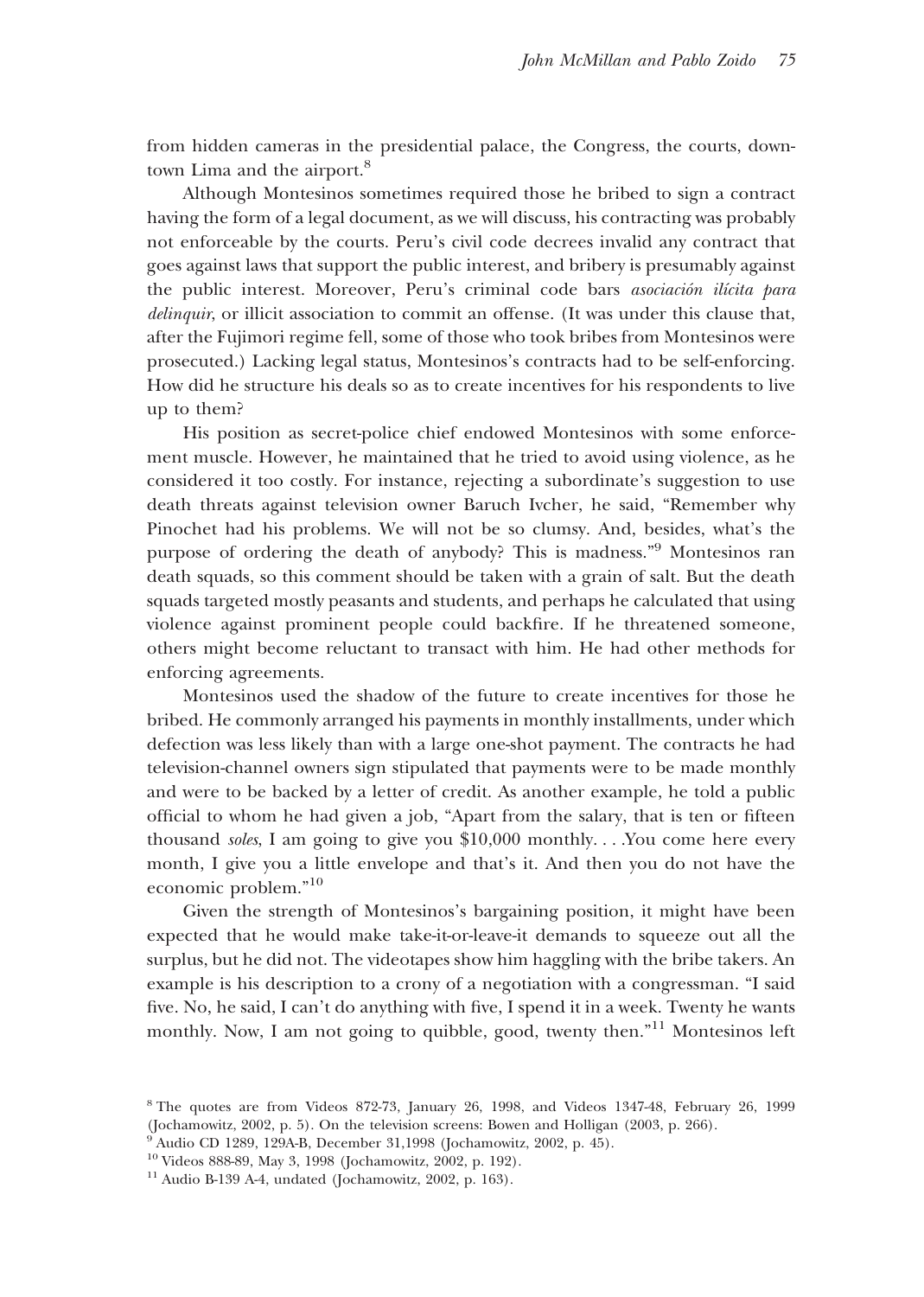some surplus with the bribe takers, perhaps so they would have an incentive to go on dealing with him.

The need for enforcement mechanisms was mitigated by one general feature of all corrupt deals. The very fact that an illicit deal has been done makes both parties dependent on each other, for either could denounce the other (Lamsdorff, 2002). Speaking of an opposition congressman, Montesinos said, "He is one of us, brother, he is committed." Referring to a member of the National Elections Board, he affirmed: "Yes, he is with us... He has risked it a thousand times for us, a thousand and one."<sup>12</sup>

Montesinos tried to pre-empt defection by cultivating camaraderie. "The important thing, brother, is that...we support each other," he told a television executive he was bribing. Such assertions recur in the *vladivideos*. "When one works in a team, one does not work for oneself." Something finer than self-interest united them, he liked to say. "How do friends help friends?...They do not say: hey, I give you this, so you do this." Again: "Because you are my kind, there is a chemistry of friendship." We can only guess what the others must have made of such avowals from this ruthless man. Some of them replied in kind, though. "I am absolutely honest with you. My commitment is not of a monetary character but of friendship," said a newspaper executive whom Montesinos paid US\$1 million.<sup>13</sup>

### The Wages of SIN

Montesinos had various sources for his bribe money. From 1990 to 2000, the SIN budget, which was secret and unsupervised by the Congress, increased by more than 50 times. By 2000, it was about US\$1.5 million per month, of which about a quarter went to operational costs and salaries, leaving about US\$1.1 million for Montesinos to spend. He was not required to justify how he spent it. In addition, he received under-the-table sums via the Ministry of the Interior and the military, shown in Table 1. By 2000, he was getting about US\$750,000 per month in unrecorded cash from these other government agencies. Further, he siphoned money from state contracts. When he needed more, he requested contributions from his accomplices in arms deals and other illegal businesses. According to his bookkeeper, Matilde Pinchi Pinchi, in 2000, money was flowing into the SIN at a rate of US\$8 million to US\$9 million per month (Bowen and Holligan, 2003, pp. 272-273, 326-327; Rospigliosi, 2000, p. 201).

All the bribe prices in what follows are cited in U.S. dollars. In most cases, we did not have to convert from Peruvian soles, because Montesinos actually paid in dollars. One video shows him apologizing to the recipient of a bribe for paying in soles, as he did not have dollars on hand.

 $^{12}$  Audio 352-A, undated, and Audio 1196, August 14, 1998.

 $^{13}$  The Montesinos quotes are from Video 1783, November 10, 1999; Video 1323-6, November 23, 1998; Video 1492, April 21, 1999; and Videos 1291-92, January 5, 1999 (Jochamowitz, 2002, pp. 27, 47, 153). The final quotation is from Eduardo Calmell, director of Expreso, on Video 1492, April 21, 1999.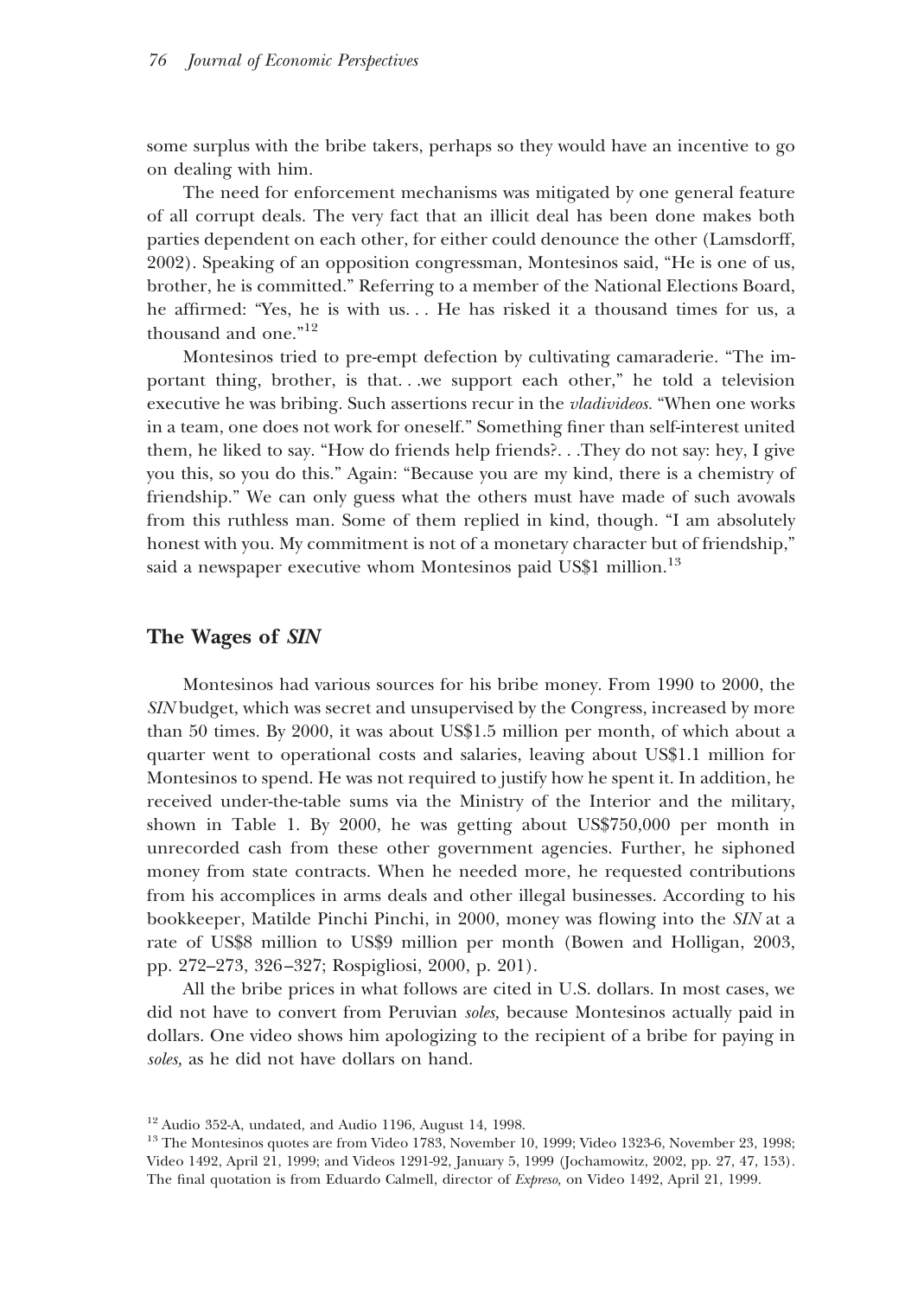### Table 1 Money Contributed to the SIN by Other Public Agencies

(in millions of U.S. dollars)

|                      | 1992 | 1993 | 1994 | 1995 | 1996 | 1997 | 1998 | 1999 | <i>2000</i> | Total |
|----------------------|------|------|------|------|------|------|------|------|-------------|-------|
| Ministry of Interior |      | 3.0  | 2.7  | 2.7  | 2.4  | 2.3  | 2.0  | 1.8  | 1.4         | 18.4  |
| Ministry of Defense  | 4.4  | 6.0  | 4.4  | 4.3  | 3.9  | 3.6  | 3.3  | 2.8  | 7.7         | 40.4  |
| Peruvian Marines     |      |      | 0.3  |      |      |      |      |      |             | 0.3   |
| Peruvian Air Force   |      |      | 0.3  |      |      |      |      |      |             | 0.3   |
| Peruvian Army        |      |      | 0.5  | 1.3  | 1.1  | 1.4  | 1.8  | 1.0  |             | 7.2   |
| Total                | 4.4  | 9.1  | 8.2  | 8.2  | 7.4  | 7.3  | 7.1  | 5.6  | 9.1         | 66.5  |

Source: Presented by Colonel Jose Villalobos Candela, Administrative Director of the SIN in 2000, during his deposition on October 19, 2002, to the investigative congressional commission. Informe Final de la Subcomisión Investigadora de la Denuncia Constitucional No. 6; Available at  $\langle$ http://www.congreso.gob.pe/ congresista/2001/destrada/denuncias/denuncia-6.pdf).

The bribe prices of politicians are in Table 2. The politicians' bribes are mostly between US\$5,000 and US\$20,000 per month. A congressman's official monthly pay, for comparison, was about US\$4,500 plus US\$4,500 for expenses in 1995 (Pollarolo, 2001). One outlier is Rodríguez Aguillar, who got US\$50,000 per month. According to Montesinos, "the conversations with the lady [Rodríguez] were slower, they lasted about three weeks, because she is a difficult person and because her husband, who is the mayor of Piura, was always counseling her." The bribe was higher than usual, it seems, because she bargained hard and because two politicians came for the price of one. In addition to monthly payments, Montesinos sometimes made one-time payments of up to US\$100,000, calling them campaign contributions, though since they came from the intelligence service they were hardly conventional campaign money.

Bribes went not only to opposition congressmen, but also to Fujimori's cabinet. A prominent example is Federico Salas, Fujimori's last prime minister, who confessed to accepting an extra salary from Montesinos of US\$30,000 per month. While it may seem odd that Fujimori felt a need to pay off his own allies, perhaps this came about because he had entered politics without a party and had to build his own. Peru's politics were driven less by ideology or policy than by distributional issues.

The congressmen's deals were consummated in April and May of 2000, during the run-up to the presidential election. Montesinos made an initial payment immediately upon signing, then monthly payments, the signing bonus usually being the same amount as the monthly payment. These congressmen signed three documents: a receipt for the bribe; a letter asking Fujimori to admit him or her into Fujimori's party, Perú 2000; and, on congressional letterhead paper, a compromiso de *honor* (a promise on one's honor, a gentleman's agreement), an example of which, in English translation, is shown as Figure 3. Congressman Mario González Inga agrees to switch to Fujimori's party for the duration of a congressional term, promising to "directly receive instructions" from Montesinos.

Bribes going to judges are in Table 3. The sums going to judges are more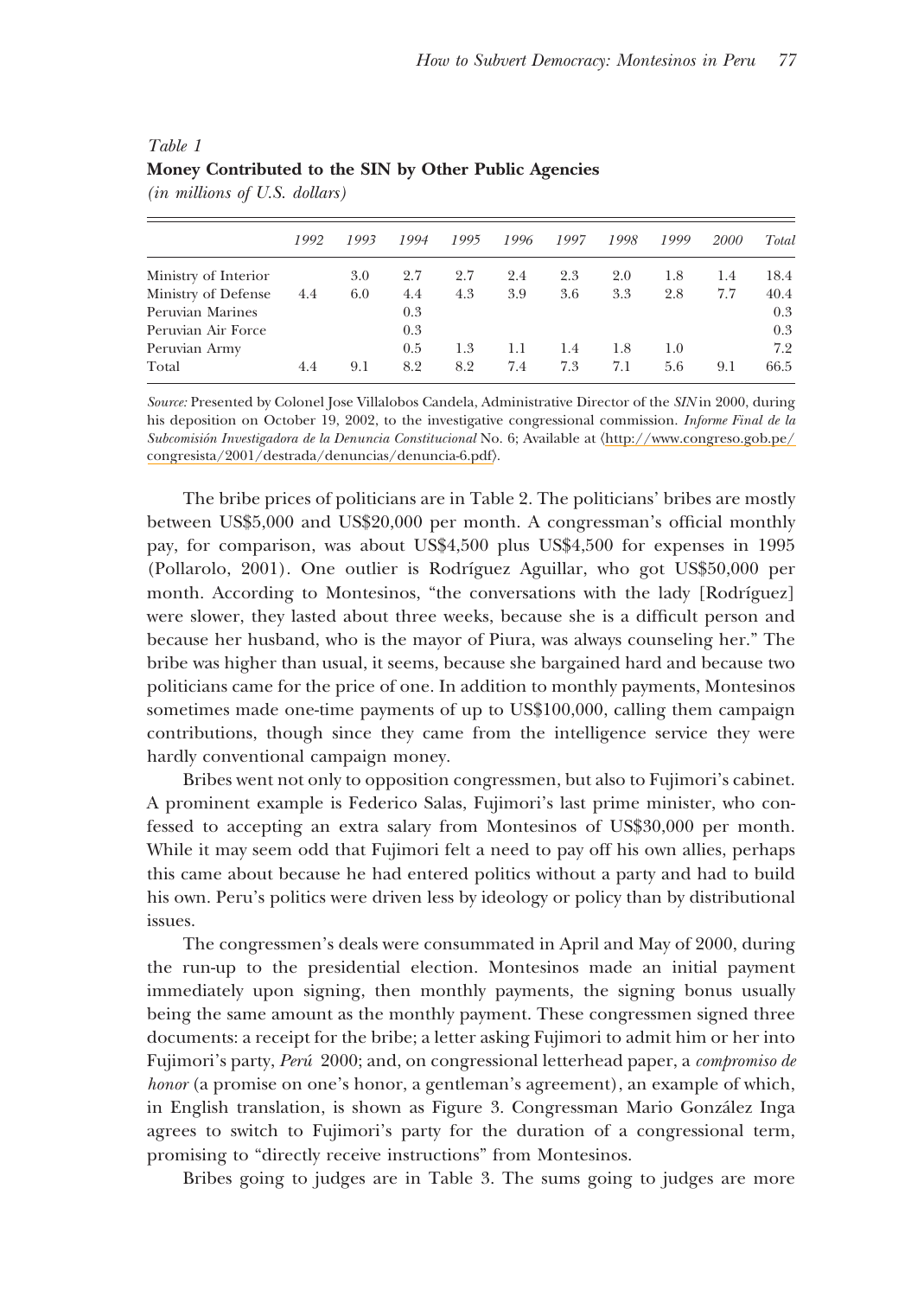### Table 2 **Political Capture**

| Name                                                                                                         | Party<br>(Presidential candidate)                                           | Bribe<br>(Monthly)                                                | Favors                                                                                               |  |  |  |
|--------------------------------------------------------------------------------------------------------------|-----------------------------------------------------------------------------|-------------------------------------------------------------------|------------------------------------------------------------------------------------------------------|--|--|--|
| Those who changed their party for Peru 2000 (Fujimori's party)                                               |                                                                             |                                                                   |                                                                                                      |  |  |  |
| José Luis Cáceres Velásquez                                                                                  | FREPAP (Ataucusi)                                                           | US\$20,000                                                        | $(*) + US$50,000 (one-time)$<br>$+US$100,000$ (one-time) $+$ [udicial]<br>favors                     |  |  |  |
| Róger Cáceres Pérez<br>Ruby Rodríguez de Aguilar<br>Jorge Polack Merel                                       | FREPAP (Ataucusi)<br>APRA (Salinas)<br>PSN (Castañeda)                      | US\$20,000<br>US\$50,000<br>**                                    | Judicial favors for her husband<br>Vice President of the Foreign Relations<br>Commission in Congress |  |  |  |
| Juan Carlos Miguel<br>Mendoza del Solar                                                                      | PSN (Castañeda)                                                             | US\$10,000                                                        |                                                                                                      |  |  |  |
| Gregorio Ticona Gómez                                                                                        | PP (Toledo)                                                                 | US\$10,000                                                        | $US$15,000$ (signing bonus)<br>$+US$20,000 (car) + US$3,000$<br>(apartment). Land deal in Titicaca   |  |  |  |
| José Luis Elías Avalos                                                                                       | A (Salas)                                                                   | US\$15,000                                                        | Lake that would insure his reelection<br>$+US$40,000$ ("campaign<br>reimbursement" $) + US$60,000$   |  |  |  |
| Antonio Palomo Orefice<br>Mario Gonzáles Inga<br>Alberto Kouri<br>Edilberto Canales Pillaca<br>Eduardo Farah | PP (Toledo)<br>PP (Toledo)<br>PP (Toledo)<br>PP (Toledo)<br>PSN (Castañeda) | US\$20,000<br>US\$20,000<br>US\$15,000                            | (continue campaigning)<br>Judicial favors, Apparently no payment                                     |  |  |  |
|                                                                                                              | Those who did not change their party (informants or moles)                  |                                                                   |                                                                                                      |  |  |  |
| Jorque D'Acunha Cuervas<br>Waldo Enrique Ríos<br>Salcedo                                                     | PP (Toledo)<br>FIM (Olivera)                                                | US\$10,000                                                        | $US$10,000$ (one time payment)<br>+ Judicial help with the National<br>Electoral Board               |  |  |  |
| Maria del Milagro Huamán<br>José León Luna Gálvez<br>Guido Pennano Allison                                   | PP (Toledo)<br>PSN (Castañeda)<br>FIM (Olivera)                             | US\$30,000<br>US\$7,000<br>US\$15,000                             | (US\$30,000 Pinchi) +US\$20,000 (car)                                                                |  |  |  |
| Members of Fujimori's party                                                                                  |                                                                             |                                                                   |                                                                                                      |  |  |  |
| Rolando Reátegui<br>Luz Salgado<br>Carmen Lozada de Gamboa<br>Manuel Vara Ochoa<br>Martha Chavez Cossío de   | P <sub>00</sub><br>P00<br><b>P00</b><br>P00<br><b>P00</b>                   | US\$3,000<br>US\$20,000<br>US\$20,000<br>US\$20,000<br>US\$20,000 |                                                                                                      |  |  |  |
| Ocampo<br>Sobero Taira                                                                                       | P <sub>00</sub>                                                             | US\$20,000                                                        |                                                                                                      |  |  |  |
| Members of the executive                                                                                     |                                                                             |                                                                   |                                                                                                      |  |  |  |
| Victor Joy Way<br>Federico Salas<br>Alberto Bustamante                                                       | Prime Minister<br>Prime Minister<br>Minister of Justice                     | US\$10,000<br>US\$30,000<br>US\$5,000                             |                                                                                                      |  |  |  |

Sources: Informe Final de la Subcomisión Investigadora de la Denuncia Constitucional No. 6; Available at  $\langle http: / / \rangle$ www.congreso.gob.pe/congresista/2001/destrada/denuncias/denuncia-6.pdf), Public deposition of Montesinos before this commission; Available at  $\langle$ http://www.agenciaperu.com/actualidad/2002/ene/vladi\_com\_ estrada.htm), the transcript of the first video, where Montesinos hands US\$15,000 to Kouri is at La República, 15 September 2000, the source of Federico Salas confession is El Comercio, Available at (http://www.elcomercioperu. com.pe/ecespe/html/montesinos/montesinos\_archivo1.html).

Notes: Party affiliations are Frente Popular Agrícola del Perú (FREPAP), Partido Aprista (APRA), Perú Posible (PP), Avancemos (A), Frente Independiente Moralizador (FIM), Partido Solidaridad Nacional (PSN), Perú 2000 (P00). Payments are monthly unless otherwise stated.

(\*) The source of this number is Matilde Pinchi Pinchi, Montesinos's bookkeeper, not Montesinos.

(\*\*) Pinchi also claims that Polack received three payments on the amounts of US\$80,000, US\$250,000 and US\$160,000. When Montesinos was asked about this, he did not deny it, but asked to be allowed not to talk about it in public because it concerned a "private matter."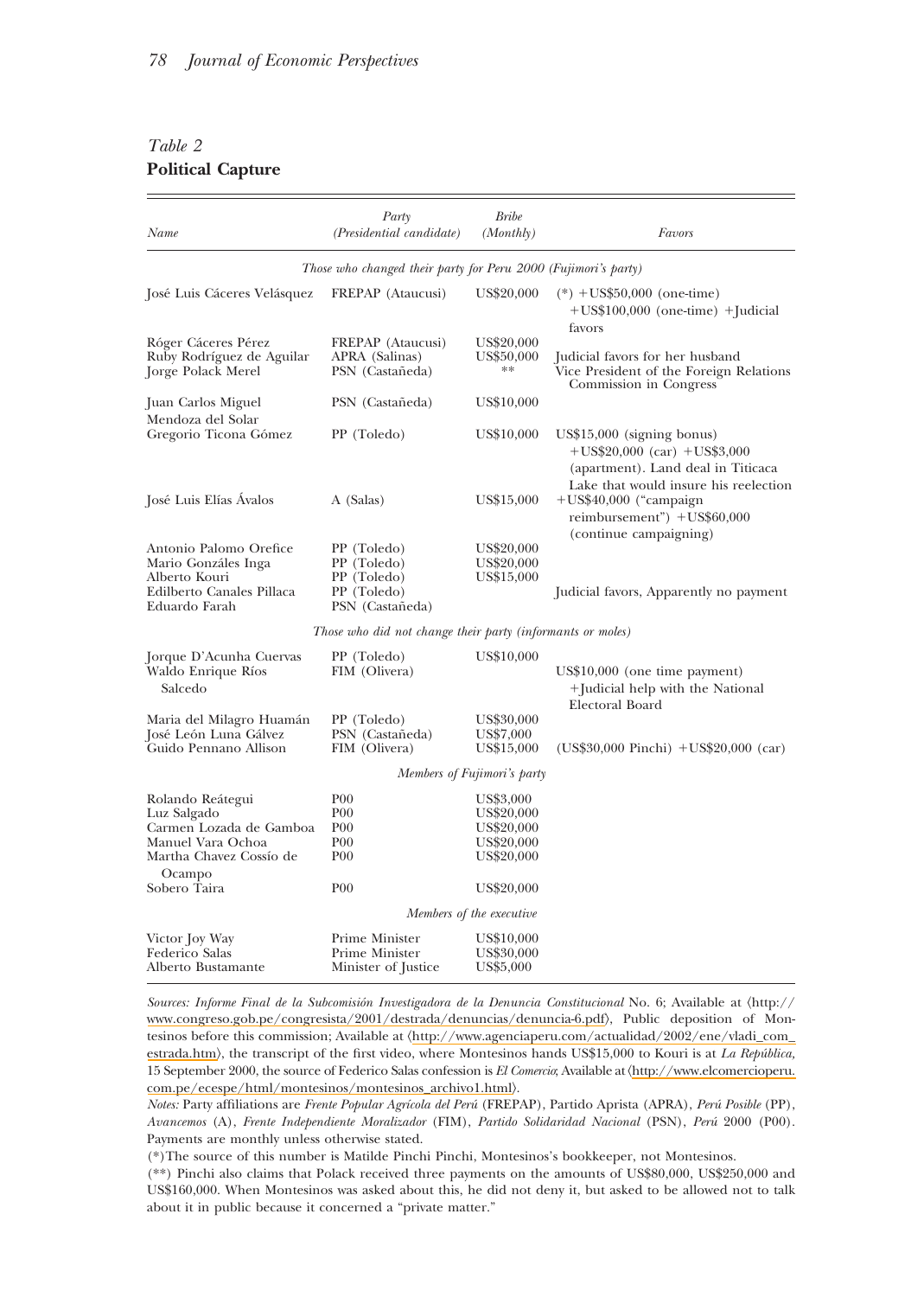### Figure 3

### **Example of a Compromiso de Honor**

The subscriber of this document, González Inga, Mario, elected as Congressman of the Republic in the recent general elections, with the present document irrevocably renounces membership of the political party Perú Posible, in whose list I participated as a candidate; and therein I recover my political independence, committing to support the political party Perú 2000, which I join for the five years of duration of my congressional duties. I will act in close collaboration with the bearer of this document, from whom I will directly receive instructions about these particulars.

In faith of which and as an expression of the Commitment of Honor that I voluntarily assume as of now, I subscribe in the city of Lima, the twentysecond day of April of the year 2000.

(Signed) Mario González Inga

Source: Informe Final de la Subcomision Investigadora de la Denuncia Constitucional No. 6; Available at  $\langle$ http://www.congreso.gob.pe/congresista/2001/destrada/denuncias/denuncia-6.pdf).

uncertain than for politicians and the media, for our data are incomplete. The numbers in the first column of bribe data in Table 3 show aggregates of an unknown number of payments, the frequency with which the judges were paid is unclear, though in one case, that of Montes de Oca, there is video evidence that he received a US\$10,000 payment monthly.<sup>14</sup> The numbers in the second column of bribe data in Table 3 come from receipts such as those in Figure 2. Our best guess is that the judges' payments were made monthly, as was the case for the politicians and the news media executives, and that the second column of bribe data shows monthly payments. The judges' bribes tend to be lower than the politicians'. The bribe price for Supreme Court and Superior Court judges is mostly US\$5,000 to US\$10,000 per month, two or three times their official salaries.

Bribes of the news media are in Table 4. The director of Expreso, a broadsheet newspaper, received US\$1 million in two payments three weeks apart, ostensibly so he could buy a controlling block of the company's shares. El Tío, a tabloid newspaper, was paid a reported total of US\$1.5 million over two years (or roughly US\$60,000 per month), under an incentive contract based on content: US\$3,000 to US\$4,000 for a front-page headline, US\$5,000 for a full-page article, US\$500 for a shorter article. Other tabloids like El Chato, El Chino, La Chuchi, El Mañanero and El Diario Más, according to Conaghan (2002, p. 118), received similar deals.

Among television channels, one (Channel 7) was state owned, and Montesinos had control over its content. The five private television broadcasters, Channels 2, 4,

<sup>&</sup>lt;sup>14</sup> Videos 888 and 889, May 3, 1998 (Jochamowitz, 2002, p. 192).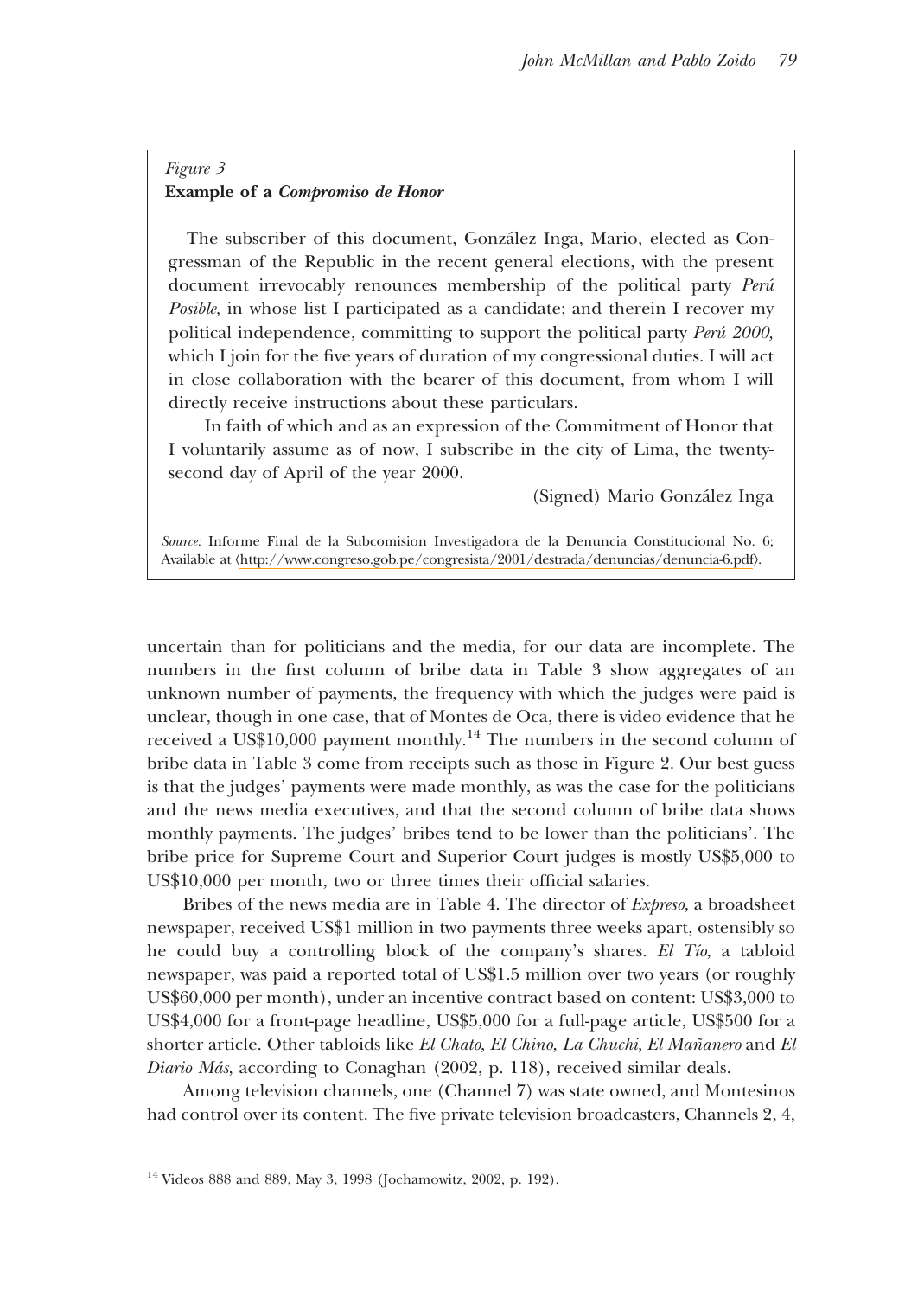### Table 3 **Judicial Capture**

| Position                          | Name                                 | Bribe data<br>(Bresani) | <b>Bribe</b> receipts |
|-----------------------------------|--------------------------------------|-------------------------|-----------------------|
| General Manager of the Judicial   | Ricardo Mendoza Torres               | US\$55,000              | US\$10,000            |
| Power                             | (Montesinos' cousin)                 |                         | $+US$5,000$           |
|                                   |                                      |                         | $+US$10,000$          |
|                                   |                                      |                         | $+US$10,000$          |
| Justice in the National Elections | Alipio Montes de Oca                 | US\$50,000              | US\$15,000            |
| Board                             |                                      |                         | $+US$10,000$          |
| Justice in the National Elections | Luis Serpa Segura                    | US\$45,000              | US\$10,000            |
| Board                             |                                      |                         | $+US$10,000$          |
|                                   |                                      |                         | $+US$10,000$          |
| President of the Supreme Court    | Victor Raul Castillo Castillo        | US\$35,000              | US\$10,000            |
| Supreme Justice                   | Luis Ortiz Bernardini                | US\$25,000              | US\$10,000            |
| President of the Superior Court   | Pedro Infantes Mandujano             | US\$24,000              | US\$5,000             |
|                                   |                                      |                         | $+US$3,000$           |
|                                   |                                      |                         | $+US$3,000$           |
| Superior Justice                  | Raul Lorenzzi Goicochea              | US\$25,000              |                       |
| Justice in the Appeals Court      | William Paco Castillo Castillo       | US\$16,000              | US\$10,000            |
| Supreme Justice, Provisional      | Alejandro Rodríguez Medrano          | US\$10,000              | US\$5,000             |
|                                   |                                      |                         | $+US$5,000$           |
|                                   |                                      |                         | $+US$10,000$          |
| Supreme Justice                   | Carlos Saponara Miligan              | US\$10,000              | US\$5,000             |
|                                   |                                      |                         | $+US$5,000$           |
| Superior Justice in a local Court | Daniel Bedrinana Garcia              | US\$2,500               |                       |
| Judge                             | Percy Escobar Lino                   | US\$10,000              | US\$5,000             |
|                                   |                                      |                         | $+US$5,000$           |
| Judge                             | Fernando Aguirre Infante             | US\$10,000              |                       |
| Judge                             | Manuel Ruiz Cueto                    | US\$6,000               |                       |
| Judge                             | William Ardiles Campos               | US\$3,000               |                       |
| Judge                             | Victor Martínez Candela              | US\$3,000               |                       |
| Judge                             | Sonia Pineda                         | US\$2,500               |                       |
| Judge                             | Alminda Lopez Pizarro                | US\$2,500               |                       |
| Judge                             | Willy Herrera Casina                 | US\$2,500               |                       |
| Judge                             | Nicolas Trujillo López (Ivcher case) |                         | US\$5,000             |
| President of the Public Law Court | Sixto Muñoz Sarmiento (Lucchetti     |                         | US\$3,000             |
|                                   | and Ivcher cases)                    |                         | $+US$3,000$           |

Others involved but without data on bribes:

Supreme Court Justices: Orestes Castellares Camac, Eliana Salinas de Alencastre, Jorge Gonzáles Campos, Arturo Chocano Polanco, Jose Pariona Pastrana, Carlos Alarcon del Portal, Wilber Villafuerte Mogollón, Juan Quespe Alcalá, Luis Castro Reyes, Carlos Henriquez Colfer, Juan Miguel Ramos Lorenzo.

Judges: Segundo Sarriá Carbajo, Carlos Alcántara Peráz, Karina Sánchez Alarcon, Ricardo Nuñez Espinoza, Arturo Vilchez Requejo, Jose Ríos Olson.

Source: Bresani (2003) and author calculations. The list of the others involved come from Bresani (2003) and has been confirmed by several journalistic reports.

Note: The data in the first column of bribes are from Bresani (2003). The second column of bribe data is from a set of receipts like those in Figure 1 that we collected from journalistic sources in Peru. From the information available, the frequency of these payments is unclear. It is probable that the data in Bresani (2003) aggregate the receipts, but Bresani gives no reference for these data.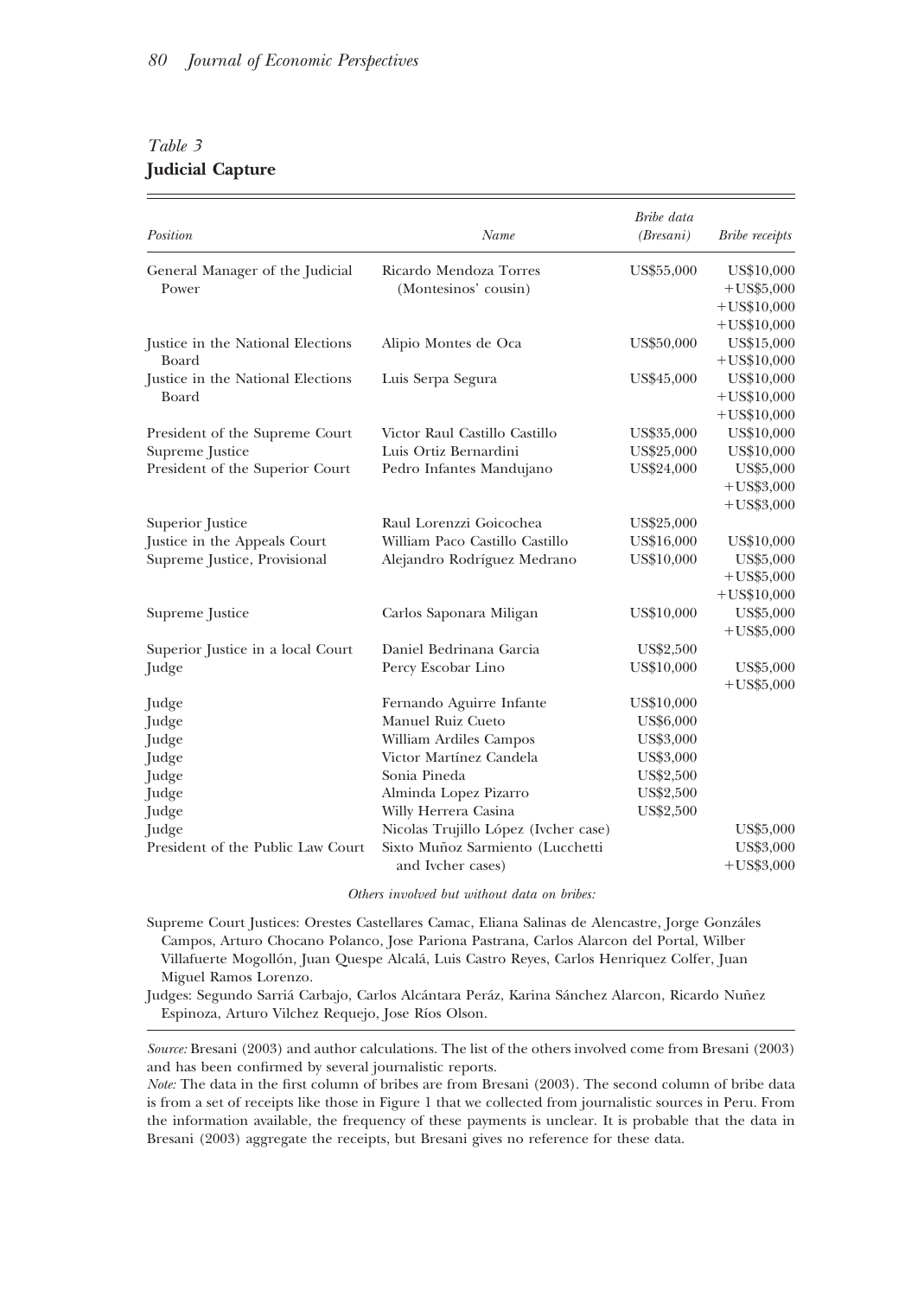| TV channels                                                                                             | <b>Bribe</b> estimates                                                                                                                      |
|---------------------------------------------------------------------------------------------------------|---------------------------------------------------------------------------------------------------------------------------------------------|
| America Television (Channel 4) Jose<br>Francisco Crousillat                                             | US\$9,000,000 in a signed contract for US\$1,500,000 per<br>month from November 1999 to April 2000, possibly<br>more $(C)$                  |
|                                                                                                         | US\$619,000 in October 1998, promised more monthly<br>payments (C) (BH)                                                                     |
| Frequencia Latina (Channel 2) Samuel<br>and Mendel Winter (owners after<br>Baruch Ivcher exiled)        | US\$3,000,000 in a signed contract for US\$500,000 per<br>month from November 1999 to April 2000, possibly<br>more $(R)$                    |
|                                                                                                         | US\$3,073,407 on December 1999 for an increase of capital<br>that gave $27$ percent of shares to Montesinos $(R)$                           |
| Panamericanan Television (Channel 5)<br>Manuel Delgado Parker (brother of<br>Genaro) and Ernest Schutz  | US\$9,000,000 contract agreed by Shutz and Montesinos on<br>video 1783. In total Montesinos claims he handed<br>\$10,600,000 to Schutz (BH) |
| (shareholders)                                                                                          | US\$350,000 handed by Montesinos to Shutz, video<br>screened by congress on October 2, 2001 (BH)                                            |
| Cable Canal De Noticias CCN (Cable<br>Channel Network) Vicente Silva<br>Checa (Video 1778)              | US\$2,000,000 for his shares in the CCN to the Ministry of<br>Defense in November 1999 (C)                                                  |
| Andina de Televisión (ATV) (Channel 9)<br>Julio Vera                                                    | US\$50,000 to fire Cecilia Valenzuela and Luis Iberico (C)                                                                                  |
| Red Global (Channel 13) Genaro<br>Delgado Parker (brother of Manuel)                                    | In exchange business help and judicial favors, Delgado<br>Parker fired popular commentator Cesar Hidelbrandt<br>(C)                         |
| Print media                                                                                             | <b>Bribe</b> estimates                                                                                                                      |
| Expreso (mainstream newspaper)<br>Eduardo Calmell del Solar (director<br>and stockholder)               | $US$1,000,000$ in two installments, to buy shares in the<br>newspaper (C) and videos 1492, 1736, 1753                                       |
|                                                                                                         | US\$1,500,000 between 1998 and 2000 (C)                                                                                                     |
| El Tío, (Chicha/popular press) Jose<br>Olaya Correa (owner and director)                                | US\$3,000-US\$4,000 per headline, US\$5,000 for full<br>coverage inside, US\$500 for smaller stories (C)                                    |
| La Chuchi (Chicha/popular press)                                                                        | US\$8,000 weekly, same press house as El Mañanero,                                                                                          |
| Oliveri and Estenos (owners)<br>El Chato, Rafael Document (founder)<br>and Ruben Gamarra (director) out | Editora Americana (B)<br>US\$1,000 each time it comes, small circulation, only<br>comes out two to three days a week (B)                    |

### Table 4 **Media Capture**

State-owned media

Media not captured

Newspaper: El Peruano TV Channel: Televisión Nacional Peruana Radio Station: Radio Nacional

Magazine: Caretas

Comercio)

Newspapers: La República and El Comercio

Cable News TV Channel: Canal N (owned by El

Sources: (B) Bresani (2003), (BH) Bowen and Holligan (2003), (C) Conaghan (2002), (R) La República, February 24, 2001.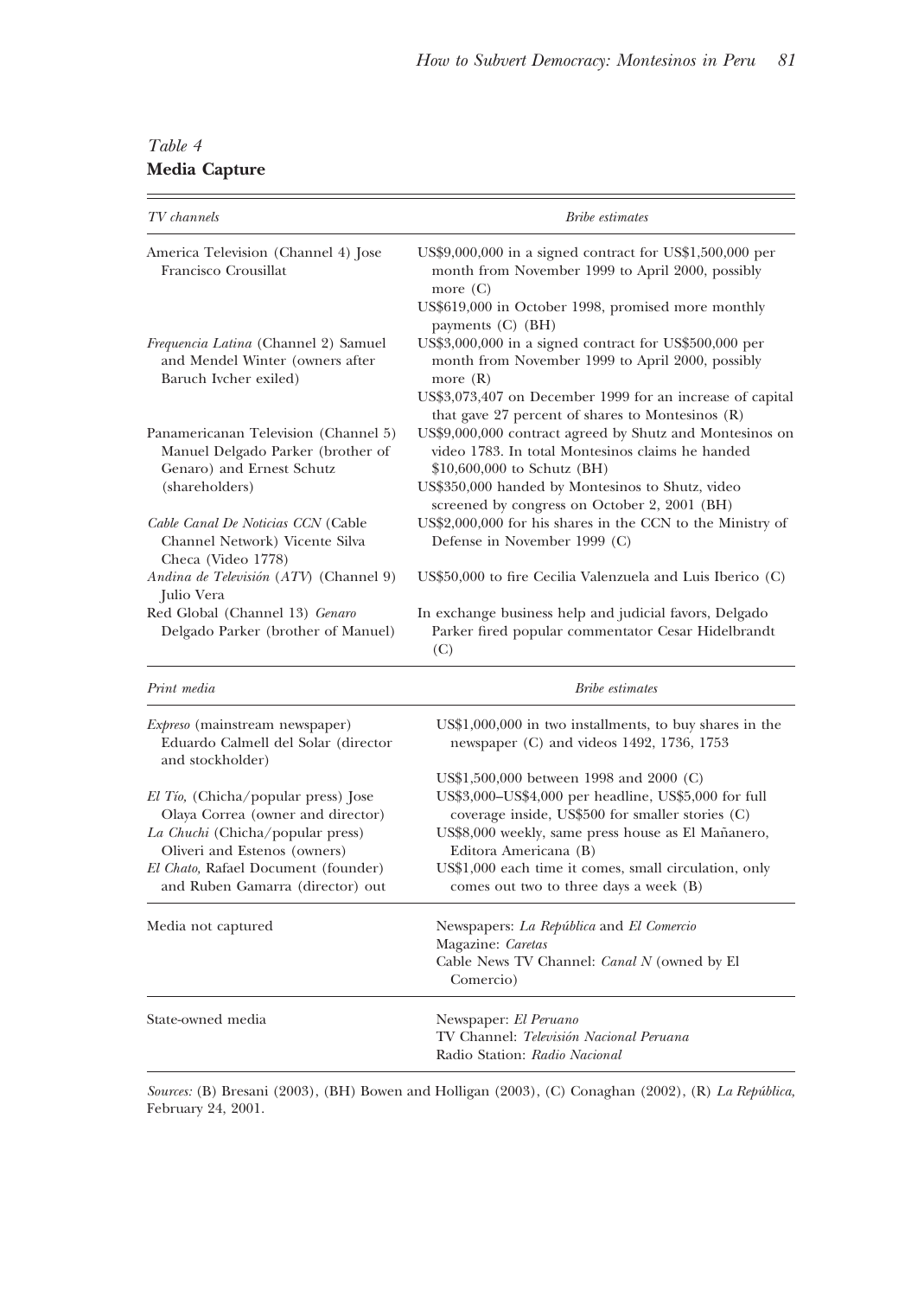5, 9 and 13, and a cable service, CCN, were bought off. One television channel alone was not bribed: the other cable outlet Channel N. Its monthly fee put it outside the budget of most Peruvians, however, and its subscribers numbered only in the tens of thousands (Bowen and Holligan, 2003, pp. 332–337).

Channel 4, with the largest viewership, got US\$1.5 million per month in bribes. Channel 2 received US\$500,000 per month, and Channel 5 a similar sum. The other two channels, with smaller viewerships, received payoffs via share purchases and other business deals and judicial favors.

The television owners signed written contracts. In the contract between Montesinos and Channel 2, for example, Montesinos purchases full control over news broadcasts for a monthly payment of US\$500,000.<sup>15</sup> The contract has the form of a legal document. Montesinos, who held the sole copy, is not named, but just called "the Contractor." The contract adds that this "does not however nullify the legal value of this document." At the start of each month, Montesinos is to pay Channel 2 its half-million dollars. At the same time, the channel is to give him a letter of credit equal to this amount, which he will destroy after the channel fulfils its duties. If he is late with a payment, he incurs a penalty of  $1$  percent per day, rising to 5 percent after seven days. If the channel ever fails to act as agreed, Montesinos may resolve the matter without the channel "having any right to complain in any way." Montesinos's contractual duties include, "To do whatever else is necessary." The channel agrees to allow Montesinos to review each day's news programs before they air and not to broadcast anything about presidential or congressional candidates, or any program referring "explicitly or implicitly to political issues," without Montesinos's written approval.

How much did Montesinos pay in total? The cost of bribing the politicians to get a majority in Congress added up to less than US\$300,000 per month. The total cost of bribing judges (at a guess, because we do not have complete data for judges) was US\$250,000 per month.<sup>16</sup> The total cost of bribing the television channels was more than US\$3 million per month. Television was the priciest of the checks by an order of magnitude.

### **Montesinos's Control**

The videos show Montesinos boasting of his control of the media (and even exaggerating the amount he was paying). "Each channel takes \$2 million monthly, but it is the only way. That is why we have won, because we have sacrificed in this way." Talking to some associates about the television owners, he said, "We have

<sup>&</sup>lt;sup>15</sup> The full contract in English translation is at  $\langle$ http://faculty-gsb.stanford.edu/mcmillan/personal\_ page/articles.html). The original is in La República, February 24, 2001.

<sup>&</sup>lt;sup>16</sup> The judges' total is arrived at as follows: Adding the monthly totals from the last column of Table 3, we get about US\$100,000. We lack data for 11 other Supreme Court judges and 15 ordinary judges who (according to Bresani, 2003) were bribed. If we assume the missing Supreme Court judges got the about same bribes as those for whom we have data and the ordinary judges got US\$3,000 a month (probably an overestimate), the total rises to about US\$250,000.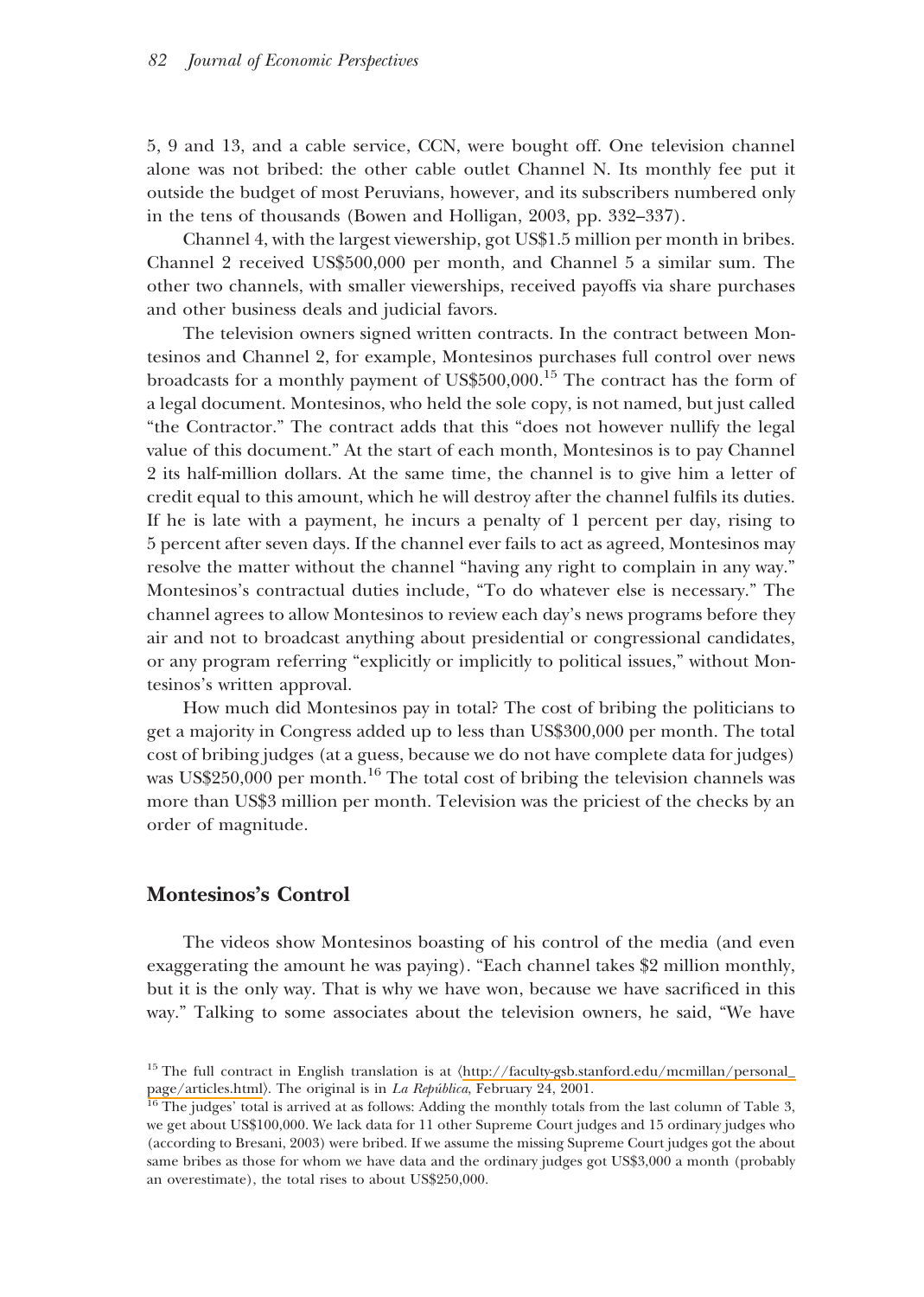made them sign on paper and all. Now we are playing with something very serious. They are all lined up. Every day at 12:30 pm I have a meeting with them...and we plan what is going to be aired in the evening news." He told one of the television owners that he carefully monitored the news broadcasts 24 hours a day. "I measure the time and I monitor the characters and at the end I summarize the day: how much they devoted to this activity, how much to that, how much in favor, how much against." He even offered one of the television channels a team of SIN agents who could work for it as an "investigative unit."<sup>17</sup> Montesinos devoted considerable resources to controlling the media, his own time and SIN manpower, providing further evidence of how important he saw the media to be.

The cash payments underestimate Montesinos's bribes, for he channeled extra money to the newspapers and television by means of government advertising. The state became Peru's biggest advertiser, with spending increasing by 52 percent from 1997 to 1999. Also, in 1999, the government permitted media outlets with outstanding taxes to work off their tax obligations by carrying free advertisements for the government health agency. In addition, companies with which Montesinos had side deals were asked to advertise in particular media outlets as a way of supporting Fujimori's reelection (Bresani, 2003; Degregori, 2000; Schmidt, 2001).

Cash was not all that Montesinos used to sway people. Favors were common: promotions, judicial string-pulling, support in election campaigns and congressional votes (Moreno Ocampo, 2003). Sometimes what was exchanged was a mere promise of undefined future favors. After agreeing to a request from a televisionchannel owner, for example, Montesinos said, "You give me the difficult tasks." His interlocutor replied, "But, of course, in return I am at your disposal for anything you like."

The television channels received various favors. Montesinos helped Channel 5 maneuver a difficult lawsuit by interceding with the judiciary. To support the owner of the cable channel CCN, he arranged the purchase of shares in his company by the military police pension fund. He arranged a complex deal involving Channel 2, Channel 4 and Peru's second-largest bank, Wiese Sudameris Bank. The two channels owed the bank about US\$13 million. Montesinos persuaded the bank's managing director to refinance their debts. In return, he resolved a tax problem for the banker.<sup>18</sup>

Judges and politicians also got noncash bribes, such as a car or a house. A judge on the National Elections Board, Rómulo Muñoz Arce, negotiated jobs for his wife and son as well as payment for his daughter's education in the United States. Montesinos threw in a first-class airfare for her, exclaiming, when the judge remarked on this, "First class? Of course I wouldn't send her coach!"<sup>19</sup>

The military were under Montesinos's control. He had charge of promotions and so was able to use promotion as a cashless form of bribery. He made sure that

<sup>18</sup> Audio 896, January 20, 1998, and Video 1790, November 10, 1999.

<sup>&</sup>lt;sup>17</sup> Quotes from Video 1792, November 26, 1999 (Jochamowitz, 2002, p. 17); Audio 1736, September 14, 1999; Videos 1677-79 August 25, 1999 (Jochamowitz, 2002, p. 49); and Audio B-139, undated.

<sup>&</sup>lt;sup>19</sup> Video 1318, November 11, 1998.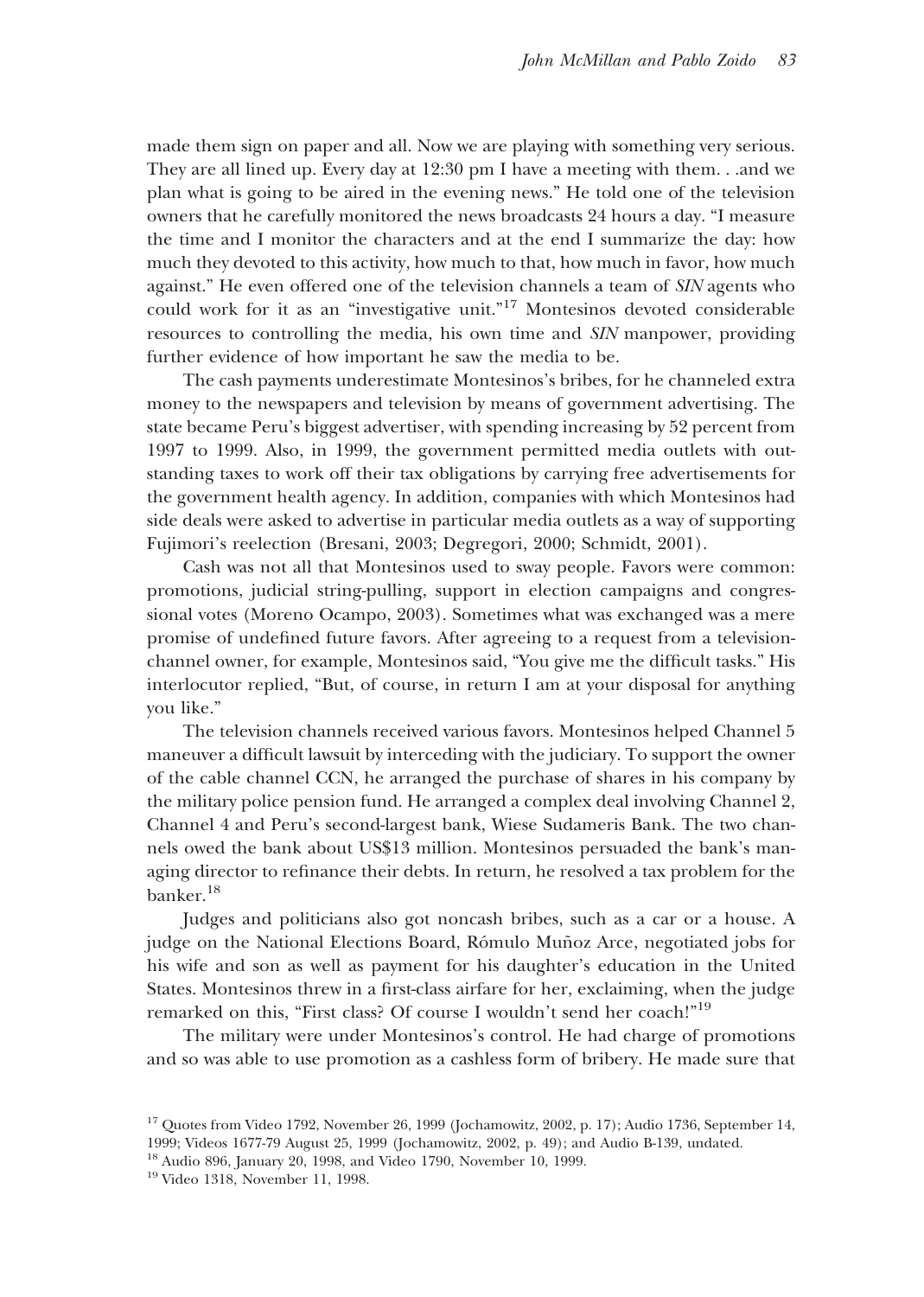only those loyal to him reached the top ranks. According to Daniel Mora, a general whom he forced into early retirement, he "promoted not the brightest and the best, but the mediocre and the weak." By 2000, Montesinos appointees held all 17 of the top military posts. Of these, 13 had been his classmates as cadets in Peru's military academy, one was a close associate from the SIN, and one was his brother-in-law. "With the armed forces we are doing great," he told a banker in 1999. "Now their morale is high, you see, our team is consolidated."20

Montesinos exerted control not only by bribery, but sometimes by blackmail. He would obtain video proof of sexual indiscretions and use these tapes for persuasion. Some were filmed in a brothel where SIN agents had installed hidden cameras. Military officers were reportedly among those he blackmailed in this way.<sup>21</sup> (After he was imprisoned, the judges handed dozens of these videos over to the Roman Catholic Church, to be returned to those featured in them.)

Montesinos did not control everything. The one unbribed television channel, the small cable outlet Channel N, continued to offer independent investigative journalism. As it turned out, it was on this channel that the Kouri videotape that brought everything down was first aired. Some newspapers like La República and El Comercio and some magazines like Caretas courageously continued to criticize the government despite being harassed, reporting for example on abuses in the lead-up to the 2000 election. The harassment ranged from libel suits to arbitrary detention to death threats. In an attempt to discredit any journalists who dared investigate the government, the tabloids carried hundreds of stories defaming them with bizarre labels: "a mental midget," "a she devil," "undercover terrorist," "paid coup provocateur." A headline in El Chino proclaimed three journalists "the rabid animals of the anti-Peruvian press."22

While the tabloids read by the majority of Peruvians were mostly under Montesinos's control, it was the more educated and affluent Peruvians who read the independent newspapers and magazines. Montesinos seems to have decided these outlets were not influential enough to be worth bribing. A *vladivideo* shows him saying he was unconcerned. "What do I care about El Comercio? They have an 80,000 print run. 80,000 newspapers is shit. What worries me is Channel 4. . . . It reaches 2 million people....La República can do whatever they want. What is a 20,000 print run?" Also, the owners of *El Comercio* may have placed so high a value on their reputation as to be incorruptible. Unlike some of the other news outlets, El Comercio was in sound financial health. Founded in 1839, it had been controlled since 1898 by one family, the Miró Quesadas. A Montesinos crony once joked: "You want a paper like El Comercio? I will make you El Comercio. You give me the money

<sup>&</sup>lt;sup>20</sup> Jane Holligan, "Will the Army Upset a Delicate Balance in Peru?" Business Week, November 3, 2000; Rospigliosi (2000); Video 1583, June 22, 1999 (Jochamowitz, 2002, p. 149).

<sup>&</sup>lt;sup>21</sup> Roger Scrutton, "Peru Bishops to Get Custody of 'Intimate' Spy Tapes," Reuters, February 21, 2001. <sup>22</sup> On harassment of journalists: Conaghan (2002, p. 116), Schmidt (2001, pp. 2-3). On tabloid slanders: Jorge Salazar Cussiánovich, "The 'Devils' of the Peruvian Press," Pulso del Periodismo, September 12, 1999, 〈http://www.pulso.org/English/Archives/Devils%20of%20Peruvian%20Press.htm).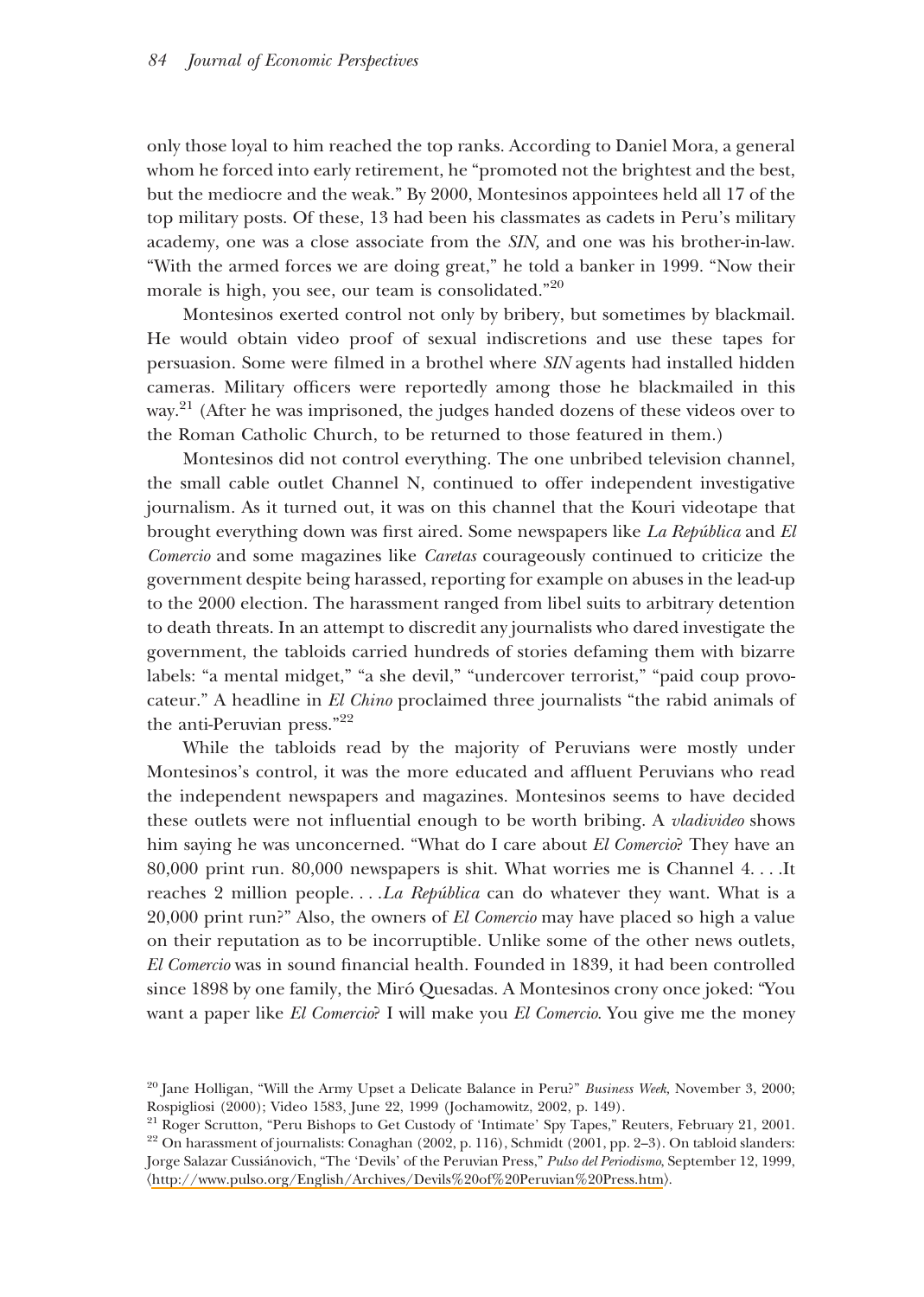and you give me 125 years."<sup>23</sup> El Comercio owned Channel N, the television channel that Montesinos left unbribed.

As a last resort, Montesinos had the option of silencing a television channel if it refused to fall into line. He did it once, and the episode is revealing. The second-largest channel, Frecuencia Latina, or Channel 2, was majority owned by Baruch Ivcher, a naturalized Peruvian citizen of Israeli origin. After initially being loyal to the government, in 1997, the channel began broadcasting investigative reports: one on SIN agents being tortured for talking about SIN to the press; another on Montesinos's tax returns, showing his income far exceeded his government salary. In retaliation, the Interior Ministry stripped Ivcher of his citizenship. As a noncitizen he was not permitted, by law, to own a television channel. A tame judge assigned the channel's ownership to minority shareholders beholden to Montesinos. Thereafter, Frecuencia Latina broadcast Fujimori propaganda. Ivcher later told a reporter that, six months before being stripped of his citizenship, he had been offered and declined a US\$19 million bribe, in return for which the government would have had veto over the content of news programs.<sup>24</sup>

The Ivcher episode shows the severity with which Montesinos punished defection. Ivcher lost his citizenship, his company and much of his wealth. The episode shows, also, that retribution was costly to the government. Ivcher's harassment prompted noisy demonstrations in Lima. The Peruvian Bishop's Conference denounced Ivcher's citizenship revocation as "illegal and dangerous." Overseas, as well, there was fallout. The U.S. House of Representatives, citing the Ivcher case, issued a resolution condemning Peru's interference with the freedom of the press. The Inter-American Court of Human Rights held a hearing on the Ivcher case, after which Fujimori withdrew Peru from the court's jurisdiction. Fujimori bore some costs to silence a television channel, and thus the television channels had bargaining power.

### **Why Television?**

The institutions of democracy form a system of incentives, shaping and constraining the government's behavior. Most analyses of the checks and balances examine them separately: elections (Maskin and Tirole, 2004), political parties (Persson, Roland and Tabellini, 1997), the judiciary (La Porta, Lopez-de-Silanes, Pop-Eleches and Shleifer, 2004) and the news media (Besley and Prat, 2001; Djankov et al., 2003). The parts of the system interact, however. A pair of governance mechanisms may be complementary, in the sense that one works better when the other is in place, or strengthening one increases the marginal effectiveness of the other (Milgrom and Roberts, 1990). Opposition politicians are more potent, for example, the freer the press. The checks and balances reinforce each other.

 $23$  Video 1318, November 11, 1998, and Videos 1459 and 1460, April 7, 1999.

<sup>&</sup>lt;sup>24</sup> Tyler Bridges, "Peruvian Broadcaster Returns from Exile, Fights for TV Station," Miami Herald, March 30, 2002.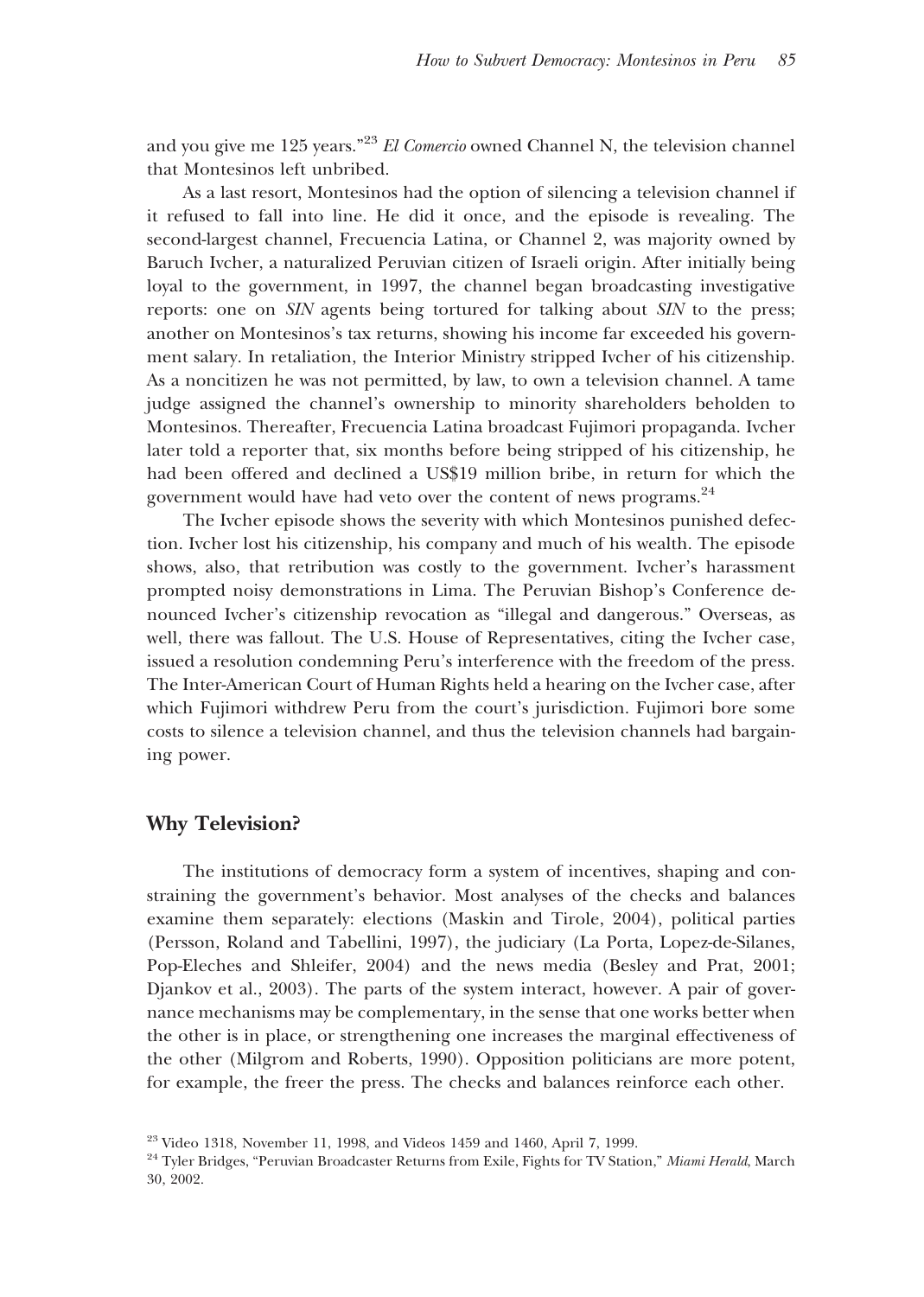Conversely, the absence of one check impairs the others. Without judicial independence, the media are weakened. For example, a compliant judge aided the clampdown on the media when he ratified the expropriation of Ivcher's television channel. Without judicial independence, also, political competition is enfeebled. For example, the judges on the National Elections Board overrode the constitution to allow Fujimori to stand for a third term. Without political competition, judicial independence is at risk. For example, upon suspending Congress in the 1992 self-coup, Fujimori was able to gain control over the judges. With the news media compromised, political competition is enfeebled. A vladivideo shows Montesinos speaking of a press conference of opposition presidential candidate Alberto Andrade: "No television channel aired the press conference. It never existed."

This chain of complementarities means that checks and balances form a package. If one is weak, all are weak. In this sense, each of the checks is vital. Nevertheless, the bribes differed, the news media, and in particular television, being the most expensive check to undermine. In this sense, television was the crucial constraint.

The newspapers' bribes, while higher than those of judges and politicians, were lower than television's. Why was Montesinos less concerned about the print media than television? The difference is in their reach. Television is where most Peruvians get their news. Television aerials sprout from the poorest of Lima's shanty towns, with 95 percent of Lima households owning a television set. The largest-selling newspapers, by contrast, were the serious El Comercio, with a readership of some 600,000, and the sensationalist  $Oj\sigma$ , with 300,000 (Schmidt, 2001, p. 13). These readers were a small fraction of broadcast-television viewership, which included most of Peru's 28 million people.

Why were the television owners more expensive to bribe than the politicians and judges? A straightforward explanation is simply that they were richer. The judges' bribes were one-and-a-half times to four times their official salaries. The politicians' bribes were multiples of their official income. By contrast, a few thousand dollars a month may not have impressed a wealthy television-channel owner. However, this does not seem to be the complete explanation. The television channels (which were privately owned and closely held) were heavily indebted, and this is said to be the reason their owners were ready to accept Montesinos's bribes (Conaghan, 2002). Had they been more financially secure, they may have been even harder to bribe.

The explanation for why television is different must go deeper. We offer two complementary explanations. First, a television channel has holdup power in a way that a politician or a judge does not. Second, television is part of a constraining mechanism that is more fundamental than the politicians or the judiciary.

To form a winning coalition in the Congress, Montesinos had to bribe only some of the opposition politicians. The Congress has 120 members. In 2000, Fujimori's party Perú 2000 won 51 seats. Fujimori thus needed ten more votes for a bare majority. Montesinos bribed twelve congressmen to change parties and join Fujimori's, so he had two more than the minimum he needed for a majority. He did not stop there, however. He bought five more congressmen, but asked them not to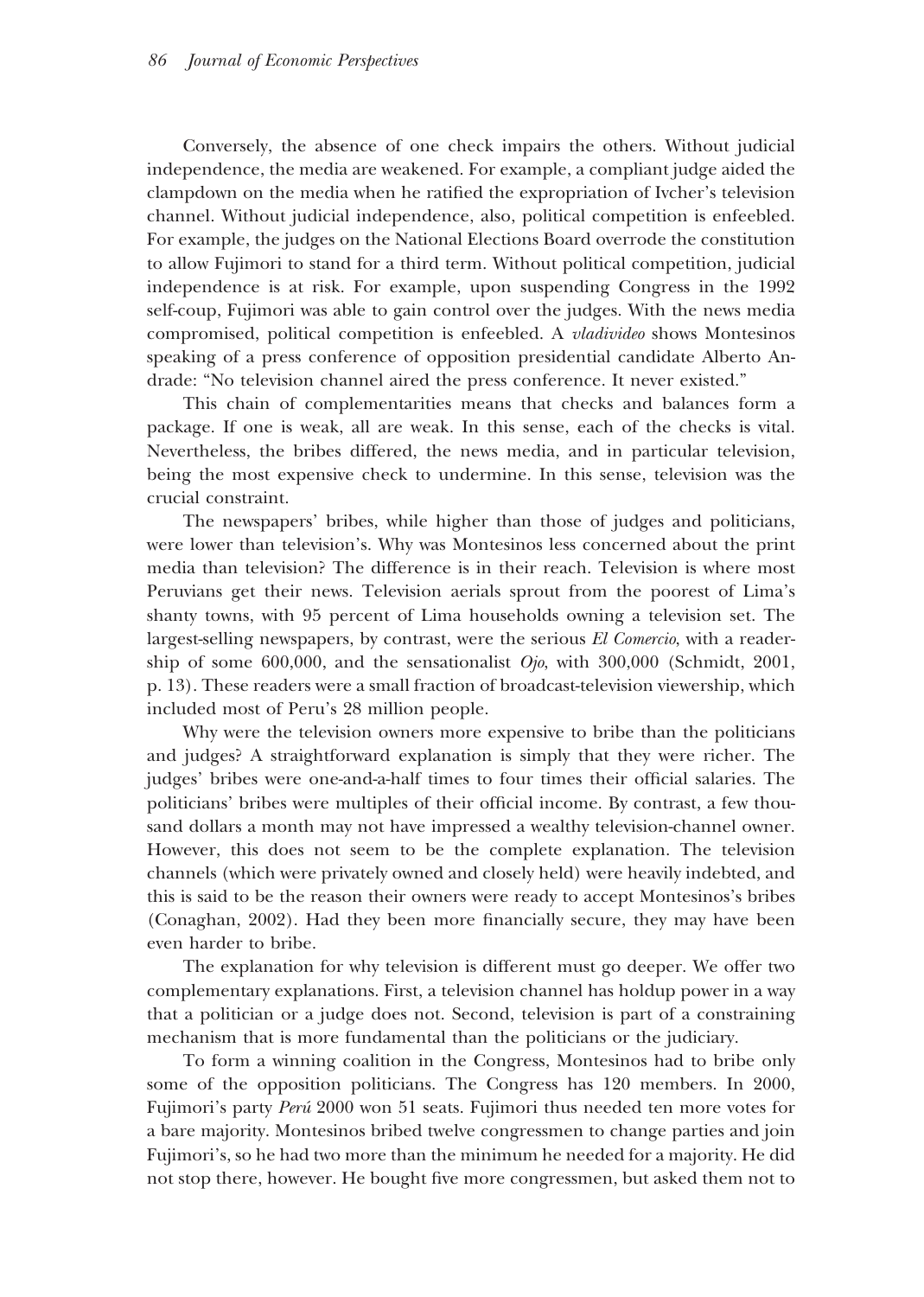switch but instead to remain in their own parties and act as his secret informants. Montesinos had calculated, evidently, that he needed to buy only 17 of the 69 opposition congressmen.

Similarly, Montesinos had to bribe only some of the judges. In 1995, Fujimori had enacted what he called judicial "reform," which reduced judicial independence by setting up "provisional" judges, who could be dismissed by the government. By 1997, 73 percent of the judiciary had been shifted to provisional status (Hernández Breña, 2003). The lack of secure tenure made these judges susceptible to pressure. In the lower courts, Montesinos had some power to allocate judges to cases, so he could assign a friendly judge to a sensitive case (García Calderón, 2001, p. 49; World Bank, 2001, paragraph 8-22). In the Supreme Court, decisions are made by majority vote, so three of the five Supreme Court judges were enough.

Why did the remaining honest judges not expose the corrupt ones? Again, it comes down to the interlinkages among the checks and balances. With the news media captured, it would have been difficult for the honest judges to get a hearing, and Montesinos could have slandered the whistleblowers so as to discredit them.

Given that the supply of corruptible politicians and judges exceeded Montesinos's limited demand, then, the politicians and judges had little bargaining power, so their price, as the data show, was relatively low. With television, by contrast, Montesinos had to bribe all of the widely watched channels. If he had succeeded in bribing all bar one, that renegade channel, by broadcasting unfavorable stories, could harm him unilaterally (Besley and Prat, 2004). Each television channel had holdup power, regardless of how many of them he had bought already.

The bargaining game of Stole and Zwiebel (1996) applies here. The equilibrium of this game has Montesinos buying a few more politicians than the minimum he needs, since having extra politicians on hand means no individual's vote could be pivotal (Groseclose and Snyder, 1996). As noted, Montesinos did in fact bribe two more congressmen than he needed for a majority. With judges, the story is the same. Montesinos pays the politicians and judges just a little more than their fallback, the value they attach to their compromised integrity. The news outlets, in contrast, individually have holdup power, so Montesinos must offer a sizeable portion of the surplus (the value he attaches to control minus the judges' and politicians' bribes) to the news media.

A second, distinct reason why television's bribes were high, in addition to holdup power, is that the size of a bribe reflected Montesinos's perception of how much was at stake. This was highest with television.

The ultimate constraint on any democratic government is not an independent judiciary or opposition politicians or the constitution. It is the citizenry as a whole. The citizens have a stake in ensuring that the government maintains the institutions of democracy. If a large number are able to react after the government violates the rules, they effectively pre-empt such violations. The citizens' credible threat to depose the government makes the constitution self-enforcing. As Weingast (1997) points out, however, they face a coordination problem in establishing the rule of law. They are effective in concert, not alone. As in any coordination game, any one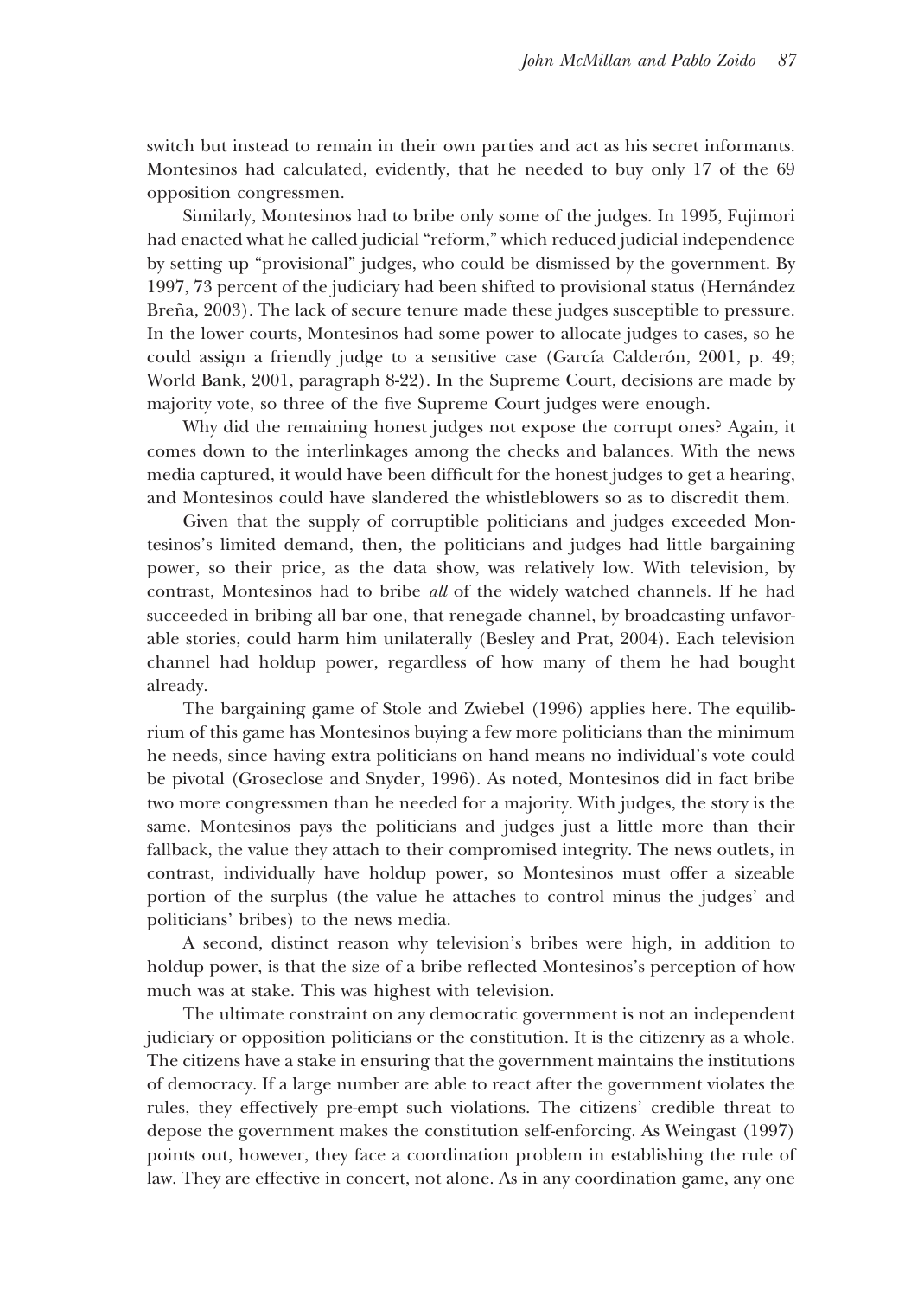citizen's best action depends on what that citizen believes the others will do. It pays any one citizen to react to the government's violation only if that citizen expects that many others will react too. Although in Weingast's analysis the coordination problem is exacerbated by differences in interests among the citizens, a prior source of coordination difficulties is a lack of information.

If our hypothetical citizen realizes the others are unaware of the government's transgression, it will not be in the interest of the individual to act alone. Merely not knowing whether the others know-a lack of common knowledge-is enough to foil coordinated action. By informing everyone about the government's violation of the rules, and informing everyone that everyone knows, television helps solve the citizens' coordination problem. Broadcast over television, the transgression becomes common knowledge.

This logic harks back to the view of philosopher Alexander Meiklejohn (1960) that, in the separation-of-powers scheme, the citizens play a crucial role. The First Amendment to the U.S. Constitution, which juxtaposes the freedom of the press and of assembly, is a statement not of individual rights but of self-government by an informed citizenry. Its purpose is that "whatever truth may become available shall be placed at the disposal of all the citizens of the community" (p. 75). In a democracy, "it is not enough that the truth is known by someone else... .The voters must have it. all of them."

The difference between the news media and the other checks and balances, then, is that the media, informing the citizenry, can help bring forth the ultimate sanction of citizen reactions. There would be little to prevent the government from buying off politicians and judges in the absence of the citizens' oversight. Opposition politics and the judiciary rely on the news media, therefore, whereas the media can be effective even if the other checks and balances have broken down.

"If we do not control the television we do not do anything," said a Montesinos crony at a 1999 meeting involving Montesinos, some generals, and some television executives.<sup>25</sup> He did not say this of the judiciary or the Congress. Our argument that the checks differ in their effectiveness, while being complementary to each other, can be summarized as follows. Since politicians and judges are symmetric in our story, for simplicity let us omit the politicians. Montesinos has a value of control,  $V(M, J)$ . Here M equals either one or zero, meaning he does, or does not, control the media, and *J* equals either one or zero, meaning he does, or does not, control the judiciary. The two checks are complementary if the value of securing both the judiciary and the media exceeds the sum of the values of securing each of them separately, or  $V(1, 1) > V(1, 0) + V(0, 1)$ . With all-or-nothing complementarity,  $V(1, 1) > 0$  and  $V(1, 0) = 0 = V(0, 1)$ . The less extreme pattern we are arguing for here, by contrast, has  $V(1, 1) > V(1, 0) > 0$  and  $V(0, 1) = 0$ , meaning Montesinos gets some value out of controlling the media alone and extra from controlling the judiciary in addition to the media; but if he does not control the

 $^{25}$  Said by General Elesván Bello. Video 1792, November 26, 1999 (Jochamowitz, 2002, p. 17).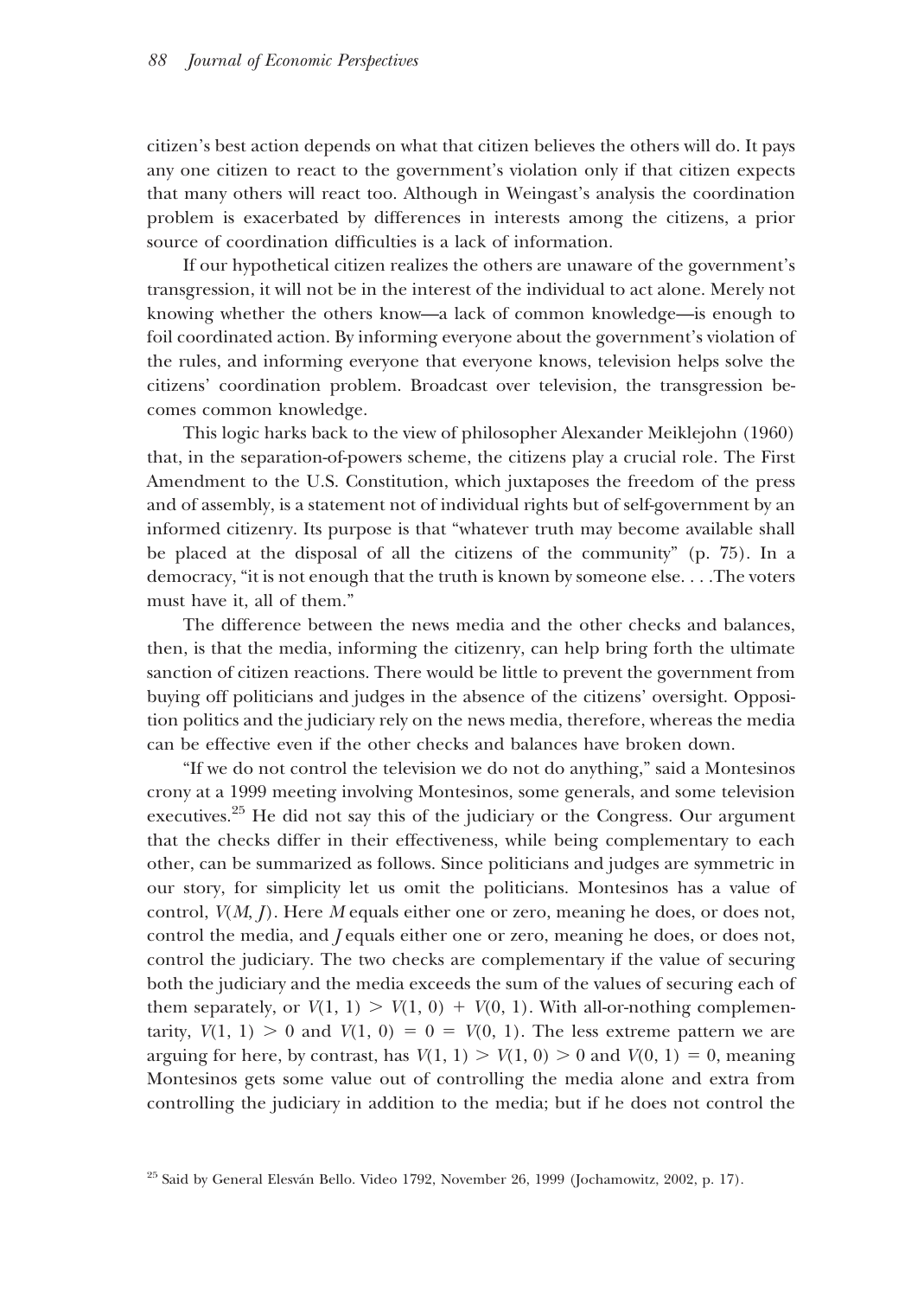media, all is lost. This is the sense in which we can say that, while the checks and balances are interdependent, the media are the crucial check.

### **Fujimori's Fall**

Demonstrating its power, it was television that finally toppled Fujimori, with the help of honest politicians and a disgruntled insider. Two opposition congressmen, Luis Iberico and Fernando Olivera, obtained the videotape of Montesinos bribing congressman Kouri, the tape having been purloined from Montesinos's office by Matilde Pinchi Pinchi, his trusted bookkeeper (and mistress). On September 14, 2000, Olivera showed it at a press conference in a Lima hotel. According to a reconstruction of the events by Bowen and Holligan (2003, pp. 389–394), Montesinos's reaction was to threaten the television owners. "Play this down," he ordered. "If I am screwed, then so are all of you." He told Fujimori to be patient: "After all, we have the press under control." However, the sole unbought television channel, the cable outlet Channel N, began showing the video over and over. Panicking, Fujimori threatened to fire Montesinos, who responded with a threat. Referring to his collection of videotapes, he said, "If necessary, I can set the prairie on fire."

Despite Montesinos's intimidation, the other television channels started broadcasting the Kouri videotape. What induced them to break ranks? Perhaps they reasoned that they could not ignore the tape, because so many had watched it on Channel N or heard about it. (Activists had set up large-screen televisions in the streets showing Channel N for the benefit of nonsubscribers.) Also, Kouri went on television to deny he was corrupt, claiming the US\$15,000 was a personal loan from the secret-police chief, which in its sheer implausibility may have further spread the news. The regime imploded.

Why did Montesinos neglect to bribe the channel that was to bring him down, Channel N? He may have wanted to but been unable to: its owners, as noted, placed a high value on their reputation. Also, he may have miscalculated, reckoning that, as a relatively expensive cable channel with only tens of thousands of subscribers, it was harmless. The press conference that he remarked "never existed" aired on Channel N.

Although the Kouri videotape was enough to destroy Fujimori, governments elsewhere have survived similar revelations. In the 1990s, Russians had ample evidence of widespread corruption, but did not depose their government. In Ukraine under President Leonid Kuchma, there arose a situation strikingly alike Peru's. The state apparatus amassed information on businesspeople, judges and politicians. In the postcommunist era, some had become rich via dubious privatizations, others were taking bribes or evading taxes. Kuchma used the threat of prosecution as a lever, exercising control by blackmail. Without Kuchma's knowledge, one of his bodyguards audiotaped his office conversations, and in 2000, an opposition politician released the tapes. Kuchma can be heard ordering officials to harass opposition politicians and activists and to manipulate the voting in the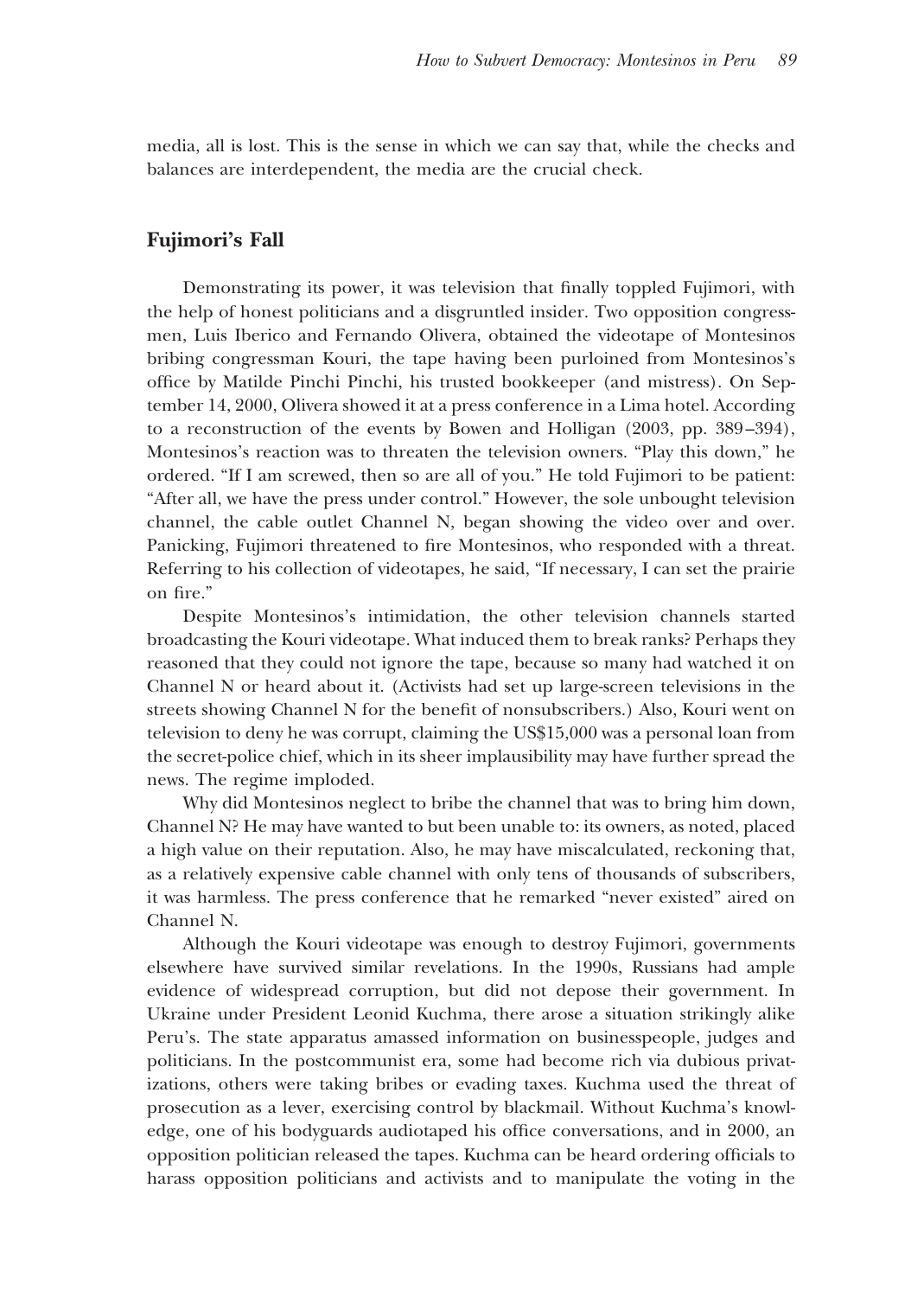presidential election. A journalist who was investigating government corruption, Georgy Gongadze, is discussed in the tapes. On one, a voice says, "I'm telling you, drive him out, throw him out. Give him to the Chechens," and on a later tape, "That Gongadze, goodbye, good riddance."<sup>26</sup> Gongadze's decaying corpse was found in a forest, beheaded. After transcripts of the tapes were posted on the Internet (the newspapers and television being under Kuchma's control), thousands of demonstrators thronged the streets. Kuchma was able to wait out the protests, however, and his rule continued unchecked.

Media publicity of government misdeeds may not be decisive, then. Why was it so potent in Peru? Common knowledge of corruption may set the scene for the government to be overthrown, as we have argued, but it is not sufficient. Exposure does not ensure the citizens will rise up in large enough numbers. Their coordination problem remains (Weingast, 1997), and additional factors must be present for it to be overcome.

By the time the *vladivideos* were broadcast, the government had already been weakened. The economy, the basis of Fujimori's claim to legitimacy, was underperforming. From 1998 to 2000, economic growth averaged just 1.2 percent. Fujimori's third presidential election, held a few months before, had been so blatantly rigged that it had galvanized the opposition and sparked street demonstrations.

The nature of the videotapes was a further factor. Peruvians had long suspected their government was crooked. Charges of corruption had been made before in the independent newspapers. With allegations made in print, however, people found it hard to figure out the truth. Montesinos would muddy the waters, denying the accusations and making counteraccusations. The videotapes, by contrast, were indisputable proof. Seeing a bribe actually being paid is more convincing than being told about it. It is not merely that a picture is worth a thousand words; it is that the picture conveys information that words cannot. (To underscore this point: imagine yourself reading a newspaper account of a corrupt incident, then look back at Figure 1.)

While governments are not always brought down after being exposed as corrupt, Montesinos's respect for the power of the news media, as evidenced by the size of his bribes, was well founded.

### **The Montesinos Virus**

Peru's checks and balances, put in suspension by the Fujimori administration, ultimately did their job. The government was toppled by a popular uprising, provoked by the broadcast of the incriminating tape obtained by opposition politicians. Fujimori and Montesinos were then indicted by the Lima prosecutor.

Measured by the bribes Montesinos paid, the news media, and in particular television, put far a stronger constraint on the government than the legislature or the judiciary. Television is the most expensive of the checks and balances to undercut for

<sup>&</sup>lt;sup>26</sup> The quoted transcripts are at  $\langle \text{http://www.ukar.org/kyivpo03.html}\rangle$ . See Arel (2001) and Darden  $(2001).$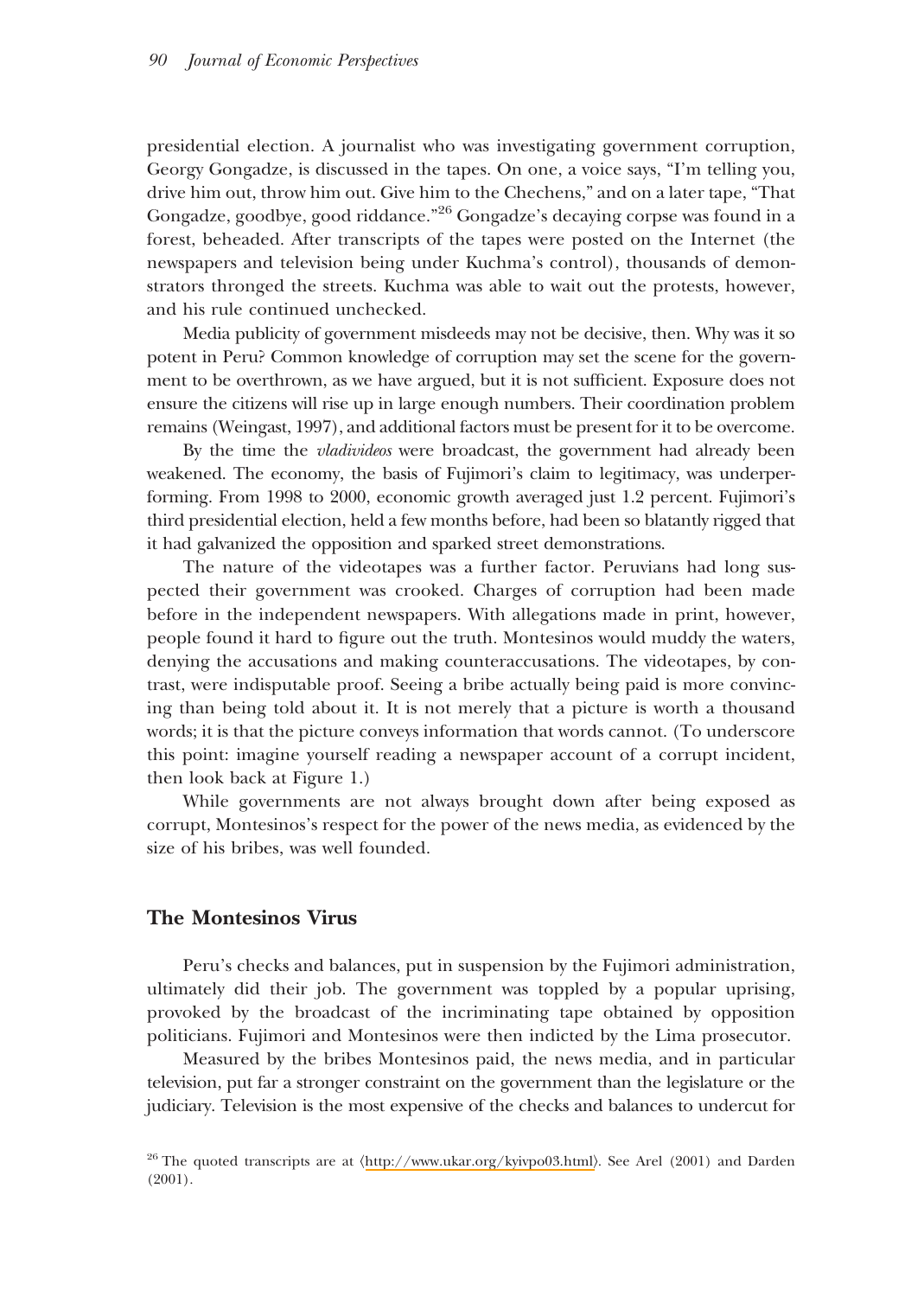two reasons. Television owners have more bargaining power than judges and politicians. Also, the other checks and balances obtain their force mainly via the threat of exposure to the citizens, and television gives the widest exposure.

Ordinary Peruvians were the target of Montesinos's propaganda. According to his own statements in the *vladivideos*, he saw television, with millions of viewers, as more of a threat than the newspapers, with tens of thousands of readers. He micromanaged the contents of the tabloid newspapers read by the uneducated, but was unconcerned, he said, about what was written in the broadsheet newspapers read by the educated. It was not the elite whom Montesinos feared, but the masses.

Numerous countries suffer from "the Montesinos virus," according to the Polish journalist and former democracy activist Adam Michnik (2000), which he says is "a newly discovered cancerous disease found most commonly in contemporary democratic states." In countries like Russia under Vladimir Putin, Zimbabwe under Robert Mugabe, Malaysia under Mahathir Mohamed, Haiti under Jean-Bertrand Aristide and elsewhere, elections are held but a ruling party holds control. Cross-country regressions show that countries lacking a free press tend to have high corruption (Adserà, Boix and Payne, 2003; Ahrend, 2002; Brunetti and Weber, 2003). Our finding may apply, therefore, not only to 1990s Peru but also to nascent democracies elsewhere.

The news media are the chief watchdog. The checks and balances work as a system, so an independent judiciary and genuine political competition are important. But the media can provide oversight of the government even where the other checks and balances have broken down. Safeguards for the media—ensuring they are protected from political influence and are credible to the public-may be the crucial policies for shoring up democracy.

 $\blacksquare$  For comments and discussions, we thank Jonathan Bendor, Beatriz Boza, Gerhard Casper, Enrique Chavez, Peter Gourevitch, Stephen Haber, Matthew Kahn, Stephen Krasner, Phillip Leslie, David McKenzie, Luis Moreno Ocampo, Olena Prytula, John Roberts, Jose Ugaz, Barry Weingast and Christopher Woodruff, as well as editors James Hines, Andrei Shleifer, Timothy Taylor and Michael Waldman. Productive research assistance was provided by Teresita Pérez. We acknowledge support from the Center for Global Business and the Economy at the Stanford Graduate School of Business, the Center for Democracy, Development, and the Rule of Law at the Stanford Institute for International Studies and a John M. Olin Program in Law and Economics Summer Research Fellowship to Zoido.

#### **References**

Adserà, Alicia, Carles Boix and Mark Payne. 2003. "Are You Being Served? Political Accountability and Quality of Government." Journal of Law, Economics and Organization. 19:2, pp. 445-90.

Ahrend, Rudiger. 2002. "Press Freedom, Hu-

man Capital, and Corruption." Working Paper No. 2002-11, DELTA, Paris.

Arel, Dominique. 2001. "Kuchmagate and the Demise of Ukraine's 'Geopolitical Bluff," East European Constitutional Review. 10:2-3, pp. 54-59.